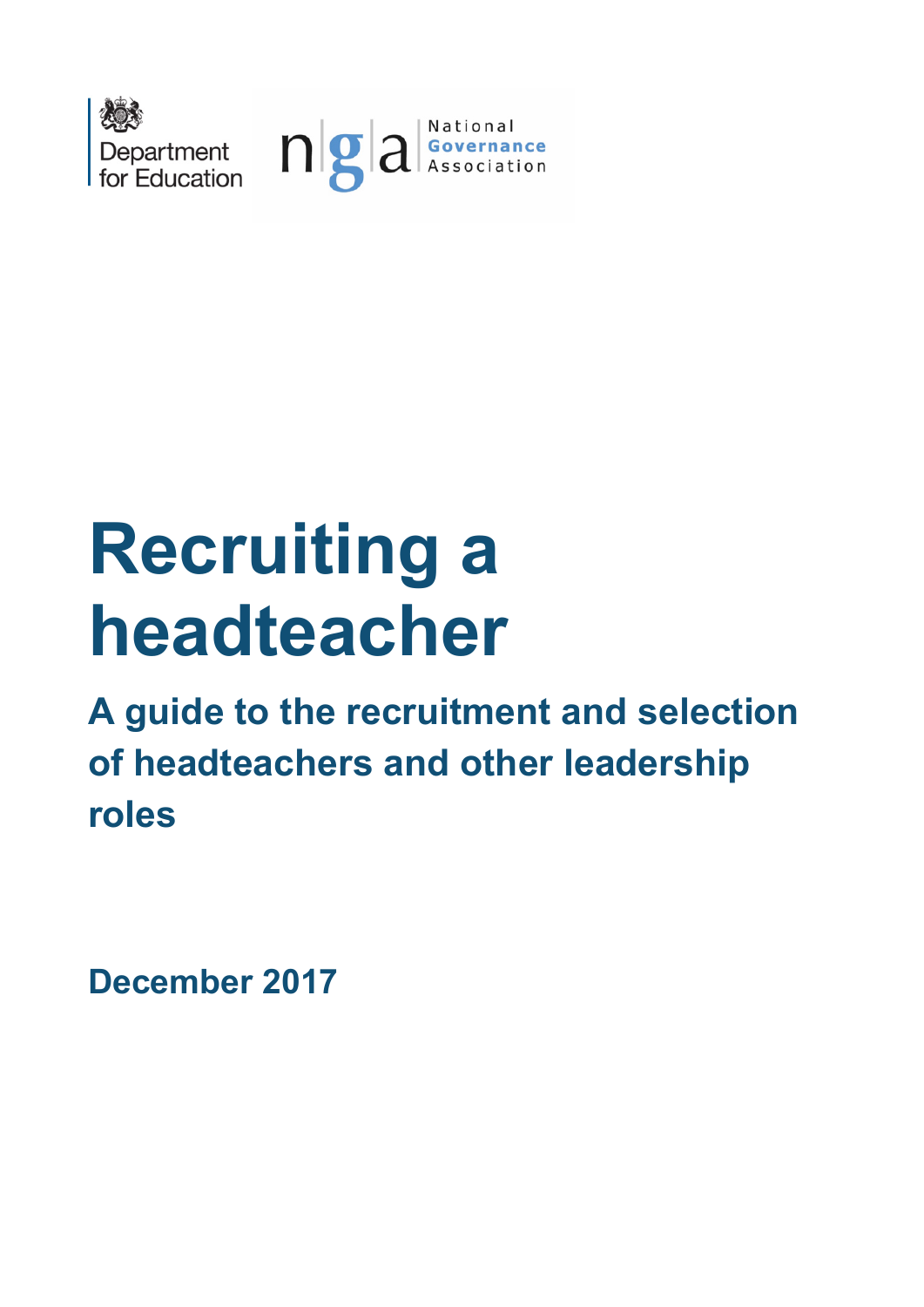# **Contents**

| Summary                                              | 4  |
|------------------------------------------------------|----|
| Expiry or review date                                | 4  |
| Terminology                                          | 4  |
| Who is this publication for?                         | 4  |
| Main points                                          | 5  |
| 1. Introduction                                      | 6  |
| 2. The law                                           | 8  |
| 2.1 Requirement to have a headteacher                | 8  |
| 2.2 Responsibility for appointing a headteacher      | 8  |
| 2.3 Equality and diversity                           | 9  |
| 2.4 Safer recruitment                                | 10 |
| 2.5 Schools with a religious character               | 11 |
| 3. Recruitment principles                            | 12 |
| 3.1 A fair and open process                          | 12 |
| 3.2 Unconscious bias                                 | 12 |
| 3.3 Flexible working arrangements                    | 13 |
| 4. Specialist advice and expertise                   | 14 |
| 4.1 Education expertise                              | 14 |
| 4.2 Human resources and recruitment expertise        | 14 |
| 4.3 Remuneration advice                              | 15 |
| 4.4 Administrative expertise                         | 16 |
| 5. Planning and preparation                          | 17 |
| 5.1 Vision and strategic direction of school         | 17 |
| 5.2 Defining the role                                | 17 |
| 5.3 Identifying the budget for recruitment exercises | 18 |
| 5.4 Setting up a selection panel                     | 18 |
| 5.5 Appointment timeline                             | 20 |
| 5.6 The application pack                             | 21 |
| 6. Advertising and promotion                         | 23 |
| 6.1 School context                                   | 23 |
| 6.2 When to advertise                                | 24 |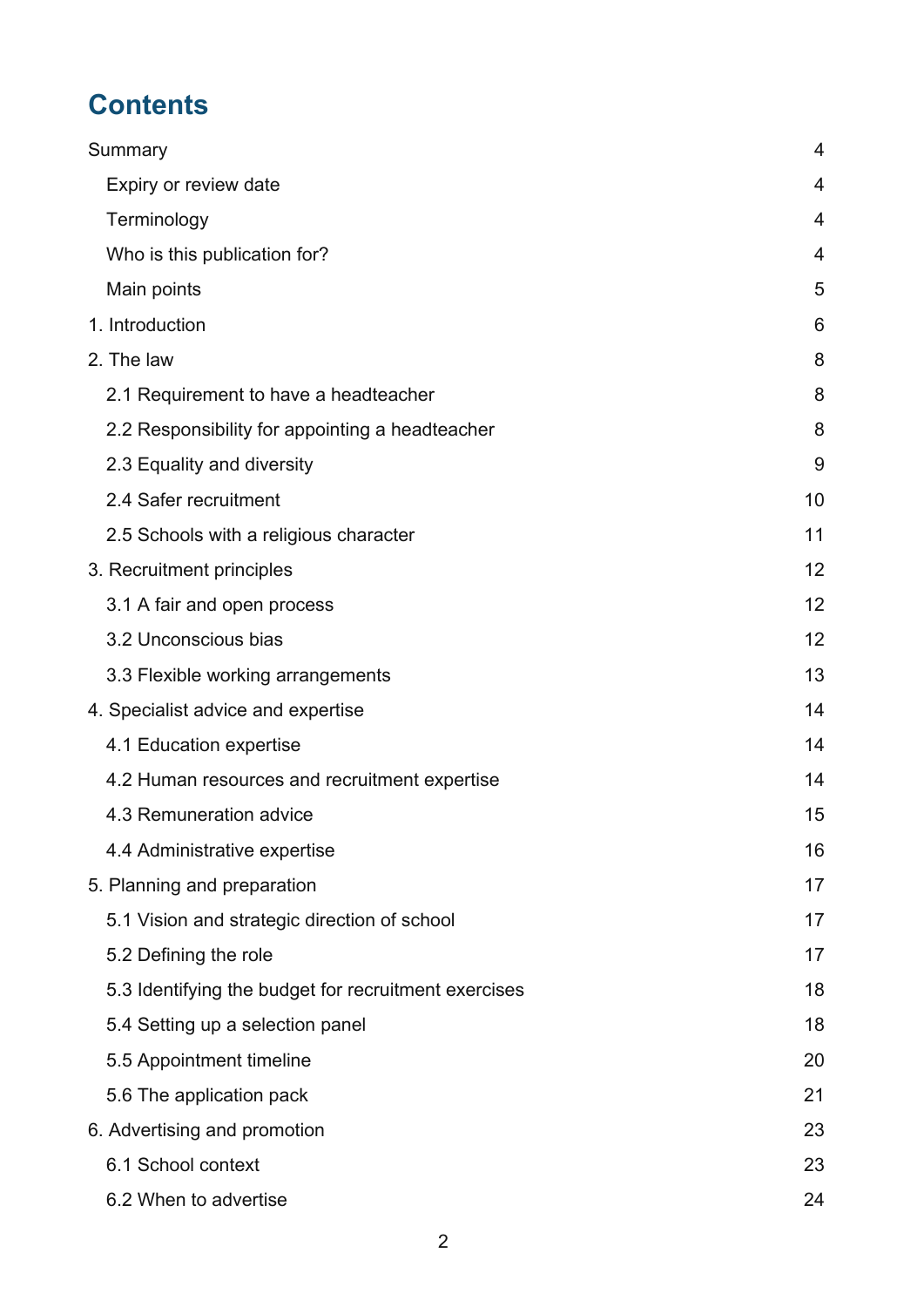| 6.3 Where to advertise                               | 24 |
|------------------------------------------------------|----|
| 6.4 Exceptions to advertising                        | 24 |
| 7. The selection process                             | 25 |
| 7.1 Shortlisting                                     | 25 |
| 7.2 References                                       | 25 |
| 7.3 Selection activities                             | 26 |
| 7.4 The interview                                    | 27 |
| 7.5 Making a decision to appoint                     | 28 |
| 7.6 Unable to appoint                                | 28 |
| 7.7 Board ratification                               | 28 |
| 8. Appointment action                                | 29 |
| 8.1 Pre-appointment checks                           | 29 |
| 8.2 Job offer and contract                           | 29 |
| 8.3 Notifying unsuccessful candidates                | 29 |
| 9. Post recruitment action                           | 30 |
| 9.1 Publication of the headteacher's name            | 30 |
| 9.2 Communications                                   | 30 |
| 9.3 Induction and continued professional development | 30 |
| 10. Evaluation                                       | 31 |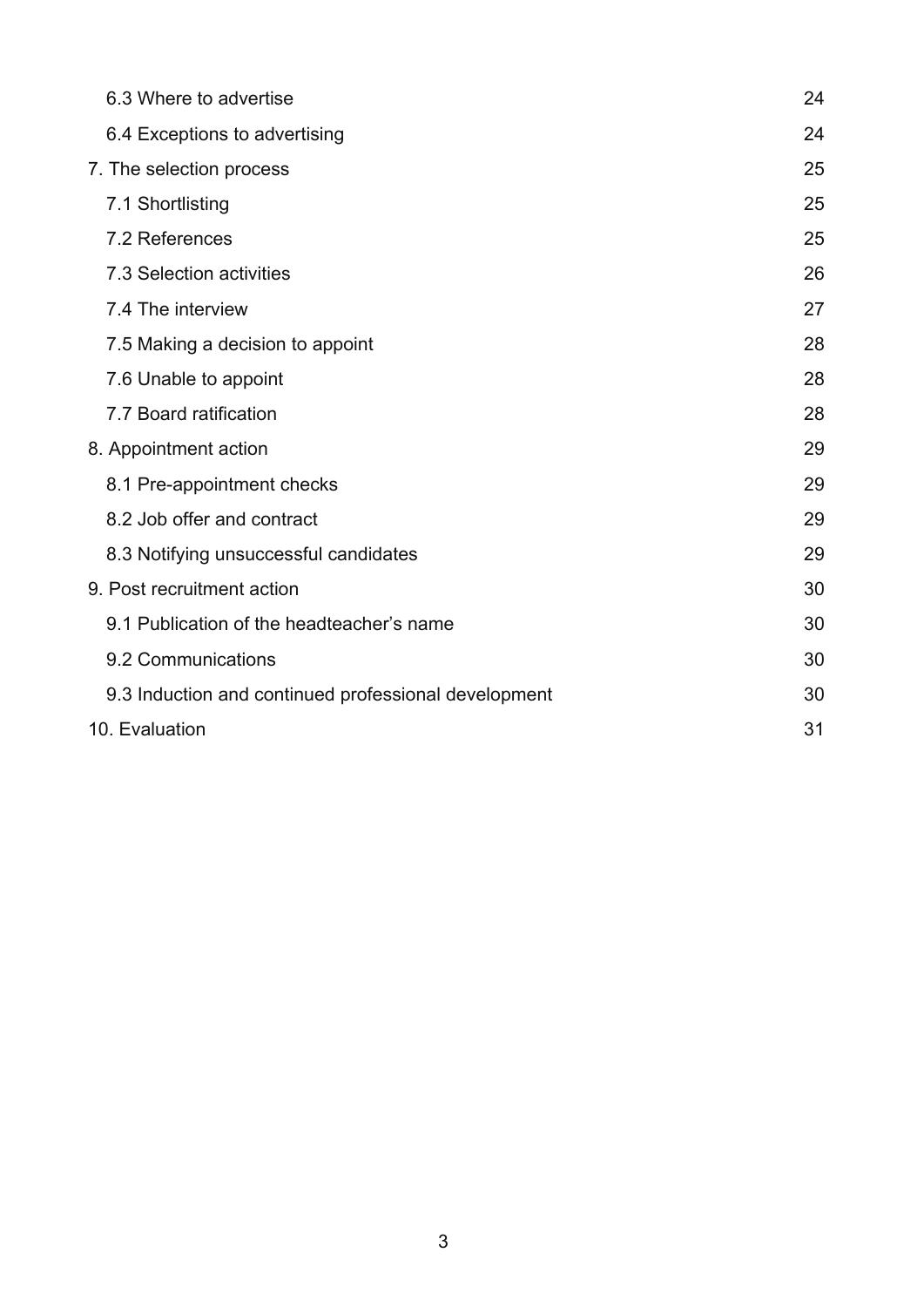# <span id="page-3-0"></span>**Summary**

This publication provides non-statutory guidance from the Department for Education. It replaces 'a guide to recruiting and selecting a new headteacher' published in 2012.

It has been produced jointly with the National Governance Association (NGA), with support from the Association of School and College Leaders (ASCL), the National Association of Head Teachers (NAHT), Freedom and Autonomy for Schools - National Association (FASNA), the Local Government Association (LGA) and a range of other stakeholders. It has been produced to support the recruitment and selection of headteachers in England and should be read in combination with the headteacher recruitment toolkit.

# <span id="page-3-1"></span>**Expiry or review date**

This guidance will be reviewed before September 2023.

# <span id="page-3-2"></span>**Terminology**

Throughout this guidance, references to:

- *the board* should be taken to mean the body generally responsible for the conduct of a school or group of schools: in maintained schools, this will be the governing body and in an academy trust this will be the board of trustees (committees to whom the board has delegated functions should take account of guidance to *the board*, in so far as the relevant function has been delegated to them)
- *the organisation* means the school or group of schools being governed
- *academy trusts* should be taken to include trusts which are proprietors of academies
- *trustees* means those that sit on the board of an academy trust (who in some trusts are known as directors)
- *MAT* means multi-academy trust
- *academies* means academy schools
- *maintained school* means community, voluntary and foundation schools and community and foundation special schools
- *schools* means maintained schools and academies unless the context requires otherwise
- *Burgundy Book* the Conditions of Service for School Teachers in England and **Wales**

# <span id="page-3-3"></span>**Who is this publication for?**

This guidance is for: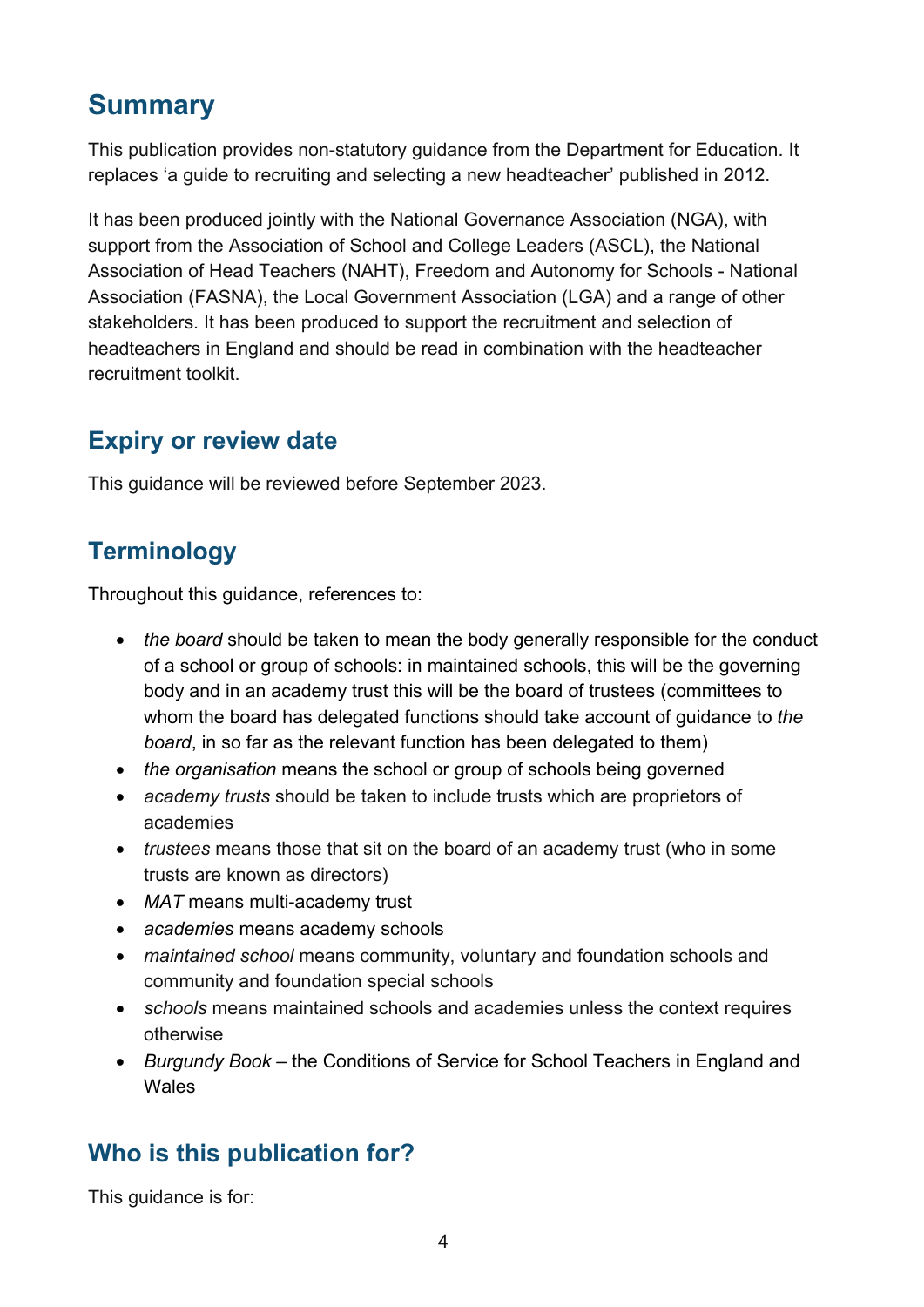- the boards of maintained schools and academies in England
- local authorities in England
- school leaders and school staff in maintained schools and academies in England
- those with an interest in the recruitment of leaders in all types of school in England

## <span id="page-4-0"></span>**Main points**

- school leadership is extremely influential on the success of a school and it is therefore essential to give thought, care, time and attention to recruitment and selection processes
- recruitment must always be carried out within the context of applicable legislation and laws and it is important that headteachers are appointed only by those that have the power to do so
- schools should have recruitment and selection policies and procedures in place and the recruitment of a headteacher must comply with these
- a diverse workforce benefits everyone and all job applicants must be considered equally and consistently
- a commitment to safeguarding and promoting the welfare of young people should run throughout the whole recruitment and selection process
- the roles of those to be recruited should be carefully defined and consideration should be given to flexible working arrangements, such as job-shares and coheadship in order to be as inclusive as possible
- prepare recruitment documentation, including the application pack, thoroughly to maximise chances of attracting applicants with the right skills, experience and values aligned with those of the school
- conduct a fair and open process to ensure that staff are recruited on the basis of merits, abilities and suitability for the position
- this guide is focussed on recruiting headteachers, and can be used for a wide range of leadership roles as the principles and processes around recruitment will be similar (but the legal aspects of recruiting other roles may be different)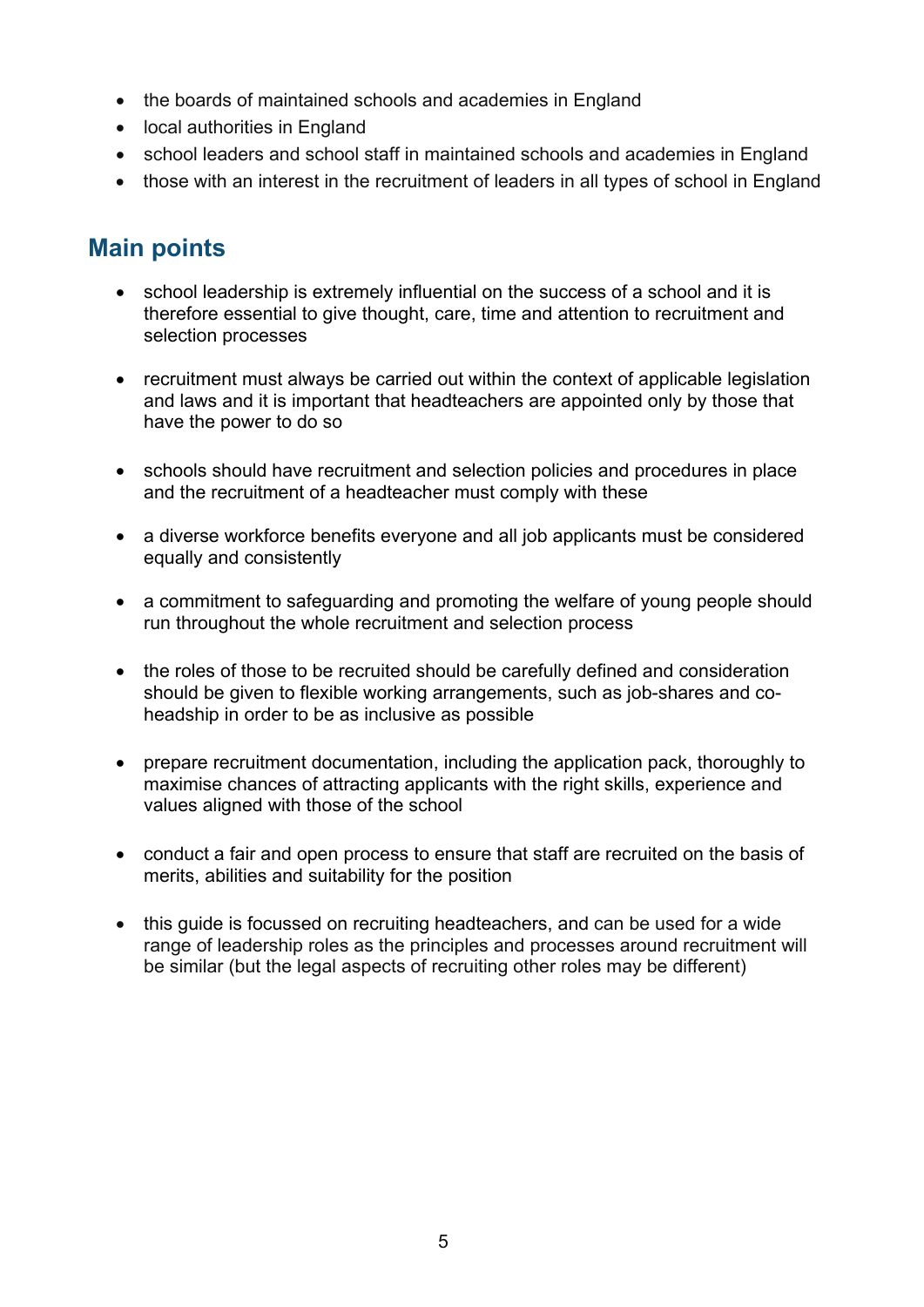# <span id="page-5-0"></span>**1. Introduction**

 $\overline{a}$ 

Recruiting a headteacher is arguably one of the most important tasks a board will undertake. Research suggests that school leadership is second only to classroom teaching as an influence on pupil learning, and leaders improve teaching and learning indirectly and most powerfully through their influence on staff motivation, commitment and working conditions<sup>1</sup>. Analysis also tells us that, "the performance of a school almost never exceeds the quality of its leadership and management"[2,](#page-5-2) and more recent evidence suggests that, "the best leaders can transform any school through what they stand for, what they do and how they do it"<sup>[3](#page-5-3)</sup>. It is therefore essential for boards to have recruitment processes in place that will enable them to attract and recruit the right headteacher for their school.

The point at which a headteacher vacancy arises is a good time for boards to think strategically about the needs and structure of the school, and what skills and qualities they need in a future headteacher. Where the board is governing a group of schools, it will also need to consider the organisation's structure when deciding which role should be recruited - whether this is a headteacher, executive headteacher, head of school or chief executive officer

In addition, there remain challenges for particular schools, especially those serving deprived communities, where recruitment may be difficult. Boards must be alert to the circumstances in which they are recruiting and ensure that they are equipped to select a good candidate who will convey the board's vision for the school and excellent outcomes for the pupils.

Professional recruitment practice is critical to achieving successful recruitment outcomes. Identifying the best headteacher for a school will not always be easy or straightforward, particularly in a competitive environment. It can be challenging to ensure that recruitment is done well. It is often a lengthy process requiring significant resources. Boards therefore need to develop effective recruitment processes which ensure they can be confident in their ability to attract and appoint skilled candidates who are well matched to their school. Boards also need to be well prepared so that recruitment process can be started quickly once a headteacher vacancy occurs, although it is important to allocate sufficient time to ensure the right appointment decision is made for the school.

<span id="page-5-1"></span><sup>1</sup> Leithwood, K, Day, C, Sammons, P, Harris, A and Hopkins, D (2006), *Seven Strong Claims about Successful School Leadership*, NCSL

<span id="page-5-2"></span><sup>2</sup> Barber. M., Whelan. F., & Clark. M (2008) *Capturing the leadership premium: How the world's top school systems are building leadership capacity for the future*

<span id="page-5-3"></span><sup>3</sup> Matthews, P., Rea, S., Hill, R. & Gu, Q. (2014) *DfE report, Freedom to lead: a study of outstanding primary school leadership*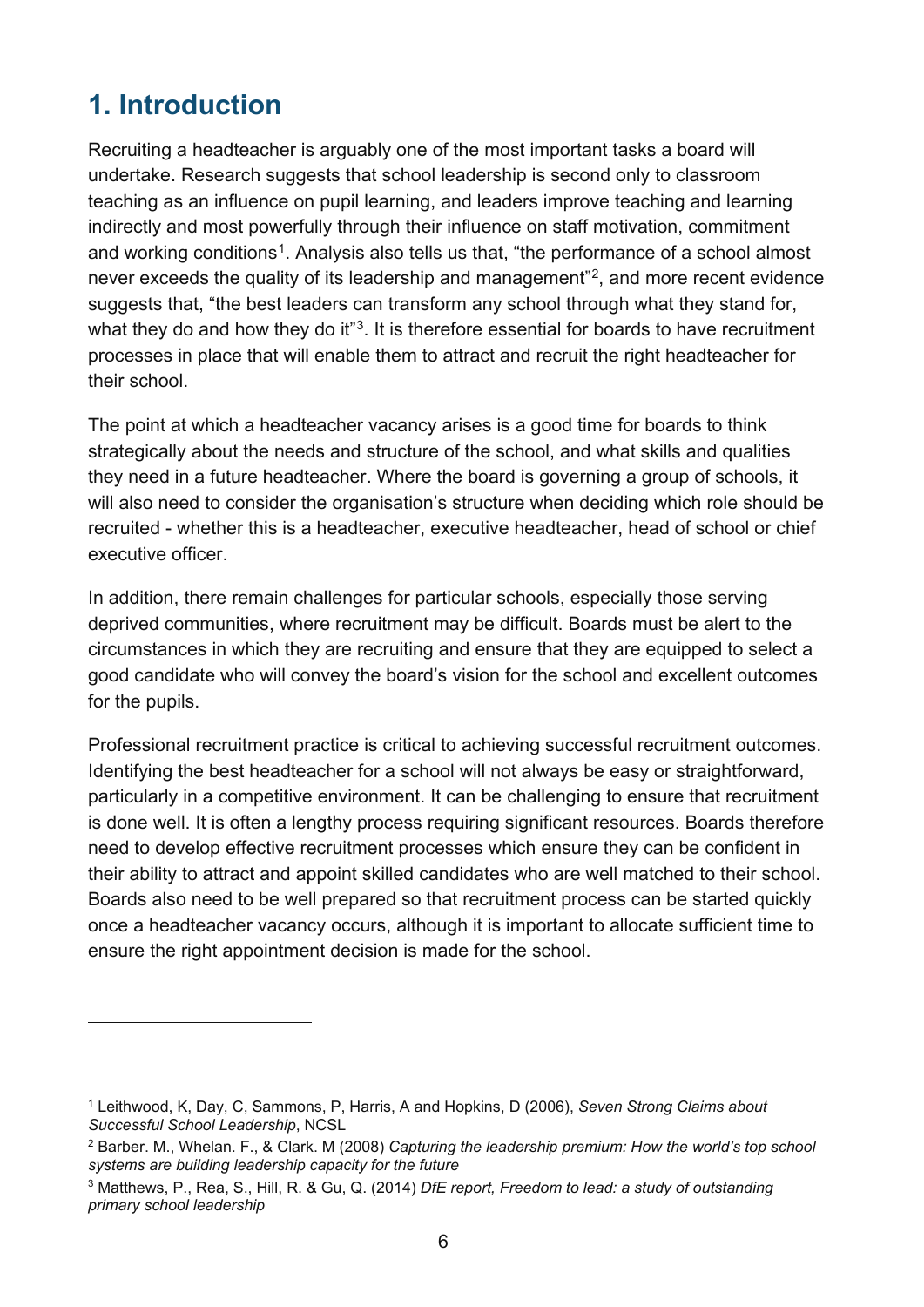All schools should have an up to date recruitment policy based on good practice that will help ensure that boards have the best opportunity to recruit the best headteacher for their school.

The recruitment toolkit suggests some basic questions that may be useful for succession planning discussions.

This guide is focussed mainly on recruiting headteachers, but the advice can readily be adapted for use in the appointment of other leadership roles.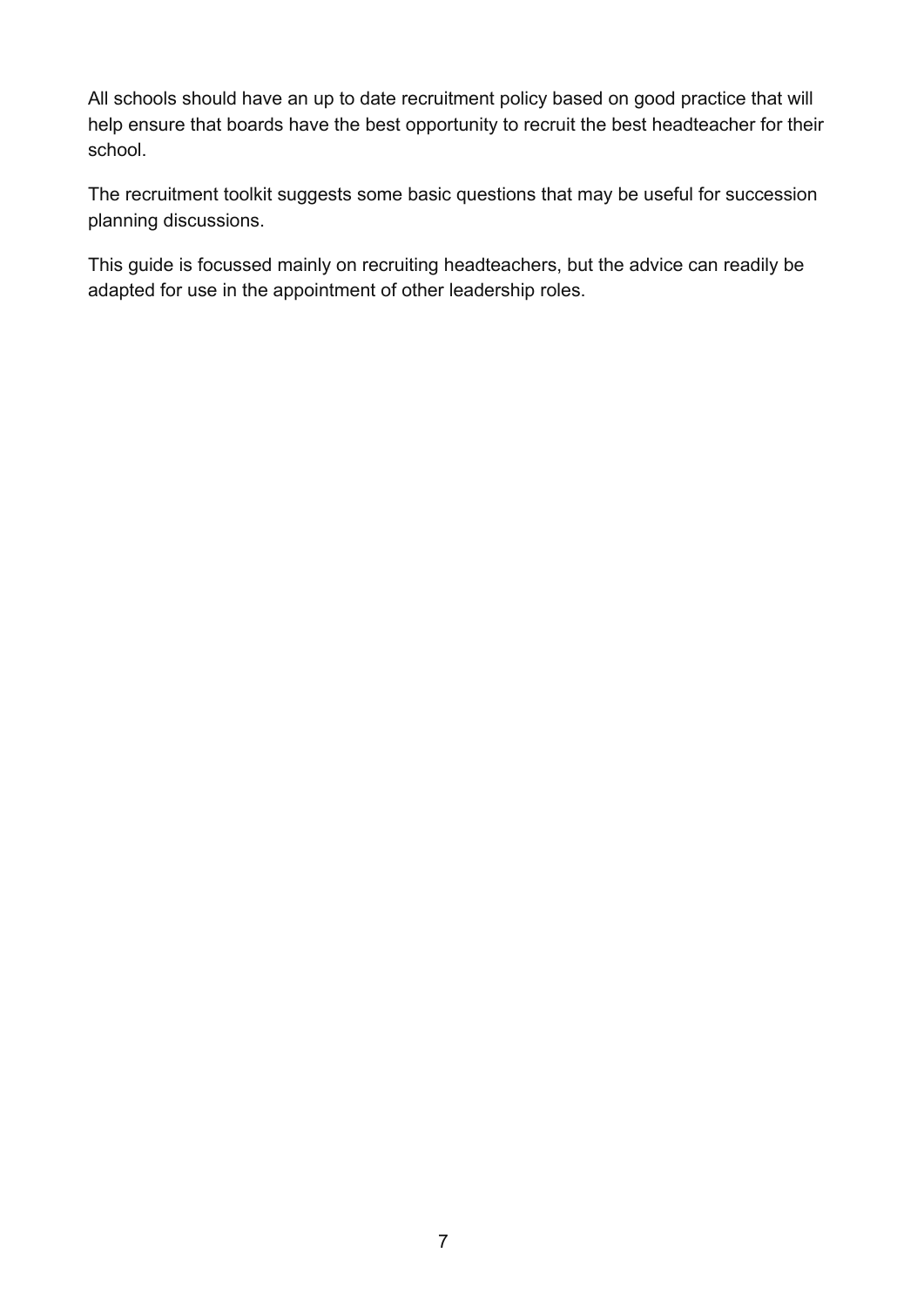# <span id="page-7-0"></span>**2. The law**

When schools appoint a headteacher this must be done in accordance with employment law. This section sets out the main legal responsibilities which may vary depending on the type of school, and provides signposting to further guidance on specific relevant legislation.

## <span id="page-7-1"></span>**2.1 Requirement to have a headteacher**

The Education Act 2002 requires all maintained schools to have a headteacher, or a person appointed to carry out the functions of a headteacher during an absence of the headteacher or pending the appointment of a headteacher. This means that boards must ensure that a member of staff is appointed to carry out the functions of a headteacher if the outgoing headteacher leaves before a replacement is appointed. This should be an interim arrangement only until a replacement headteacher can be recruited, which should be done as soon as practically possible.

Academies have greater autonomy in determining their leadership structure in accordance with their funding agreement. They also have other freedoms including in respect of the academic curriculum, setting the length of the school day and term, to set teachers' pay and conditions, and to employ teachers without qualified teacher status. Further information on [academy and free school funding agreements a](https://www.gov.uk/government/collections/convert-to-an-academy-documents-for-schools)nd other related documentation is available on GOV.UK.

# <span id="page-7-2"></span>**2.2 Responsibility for appointing a headteacher**

#### **2.2.1 Maintained schools**

In maintained schools, it is the legal responsibility of the board to select a headteacher. The legal framework regarding the appointment of a headteacher, and the roles and responsibilities of those involved, is stipulated in the requirements of the [School Staffing](http://www.legislation.gov.uk/uksi/2009/2680/pdfs/uksi_20092680_en.pdf)  [Regulations.](http://www.legislation.gov.uk/uksi/2009/2680/pdfs/uksi_20092680_en.pdf)

#### **2.2.2 Academies**

In academies, the trust's articles of association act as a frame of reference, and Part 4 of the Education (Independent Schools Standards) (England) Regulations 2014, contains standards about the suitability of staff that must be complied with when appointing a headteacher.

In academy trusts, the articles of association will set out who is responsible for the appointment of the principal or MAT CEO. In the Department of Education's [model](https://www.gov.uk/government/publications/academy-model-memorandum-and-articles-of-association)  [articles,](https://www.gov.uk/government/publications/academy-model-memorandum-and-articles-of-association) this responsibility lies with the trustees. How appointments are made below MAT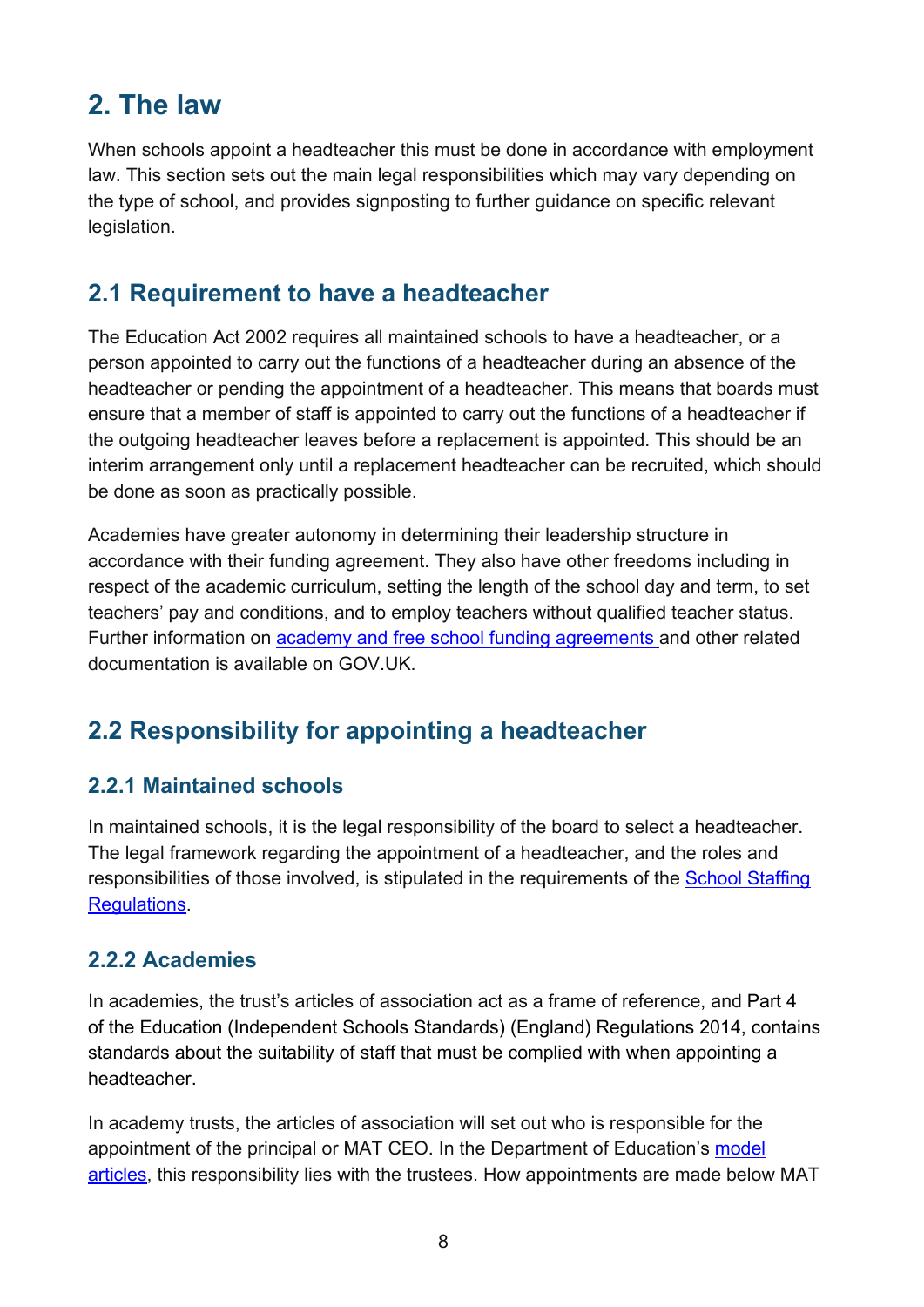CEO will vary depending on the level of delegation in the academy trust and this should be detailed in the trust's scheme of delegation.

# <span id="page-8-0"></span>**2.3 Equality and diversity**

A diverse workforce benefits everyone. This means that if we are to recruit and retain the best possible candidates into leadership positions, we need to recognise and realise the full potential of the leadership talent pool.

It is therefore important to maximise every opportunity to attract the best range of candidates, by ensuring that selection processes are broad and inclusive and based on open and fair criteria.

The subject of unconscious bias is covered in section 3, and more details on how to encourage applications and avoid discrimination in recruitment practice is provided in the recruitment toolkit.

Further information is also available in the [staffing and employment advice for schools](https://www.gov.uk/government/publications/staffing-and-employment-advice-for-schools) and the [equality act 2010 advice for schools.](https://www.gov.uk/government/publications/equality-act-2010-advice-for-schools)

#### **2.3.1 The Equality Act 2010**

The Equality Act 2010 makes it unlawful for employers to discriminate directly or indirectly in any of their activities against employees or potential employees on the grounds of the following protected characteristics:

- age
- disability
- gender reassignment
- marriage and civil partnership
- paternity and maternity
- race
- religion or belief
- sex
- sexual orientation

Direct discrimination involves treating someone less favourably because of a protected characteristic than they treat (or would treat) others. In recruitment, this could be through setting criteria which would exclude certain groups from applying. There are specific exceptions in relation to the appointment of headteachers for certain schools designated as having a religious character.

Indirect discrimination involves creating universal rules or arrangements with a workplace that would unfairly disadvantage someone with a protected characteristic without lawful justification for doing so.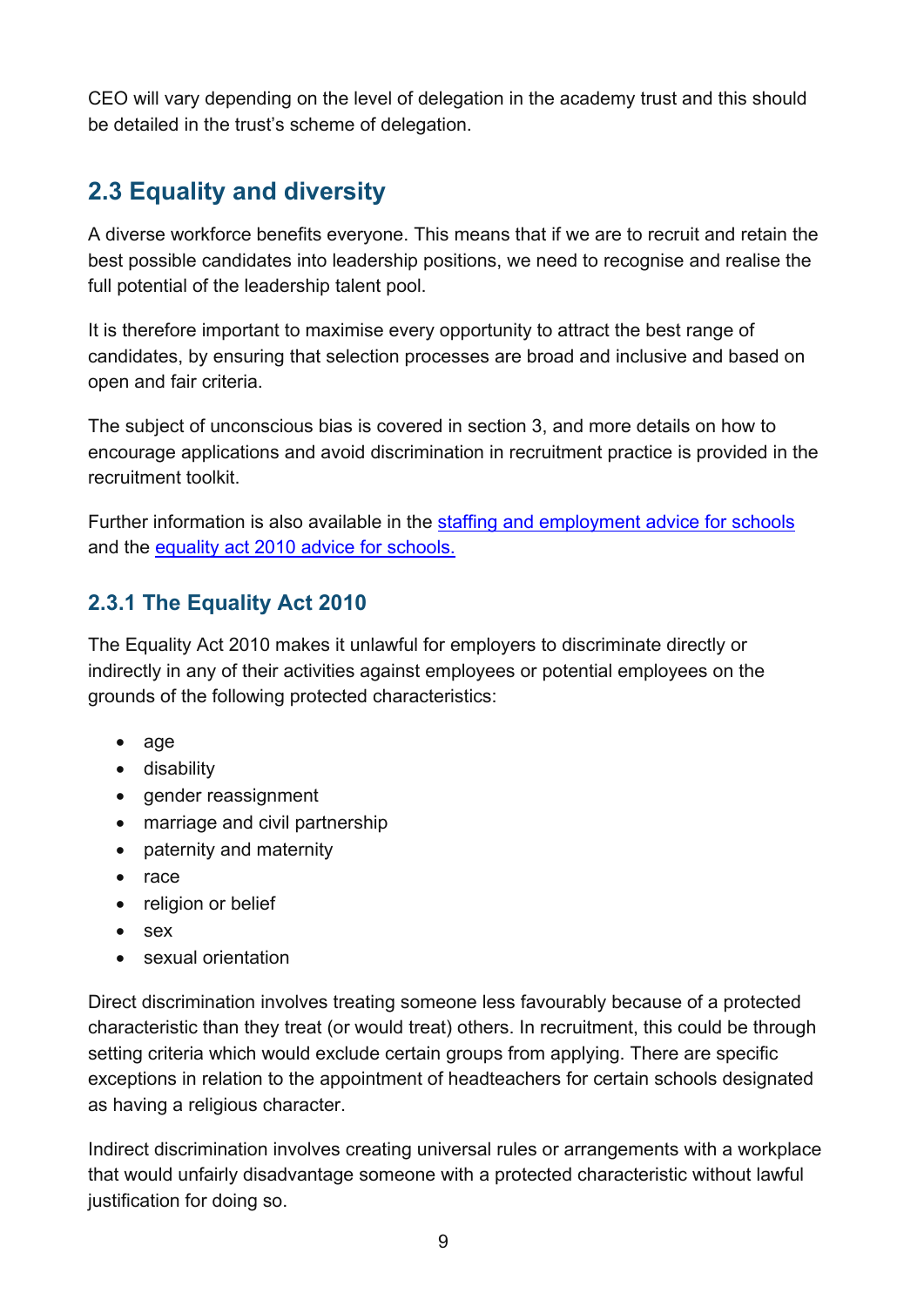Boards or employers of school staff, should not ask health related questions of applicants before a conditional job offer is made, unless the questions are specifically related to an intrinsic function of the work. Employers of school staff or boards may decide to ask health questions after the conditional job offer is made provided these are necessary, relevant and targeted to the specific role. Employers of school staff and boards need to ensure that they are acting lawfully when asking health related questions and should seek advice if they are unsure.

Employers might have a duty to make reasonable adjustments in relation to disability for their employees or potential employees. Such adjustments should alleviate disadvantage in respect of any arrangements or practices and provide necessary auxiliary aids and services. Employers might also be under a duty to consider alterations to physical features of the school where this is reasonable to avoid disadvantage caused by disability.

Pursuant to section 149 of the Equality Act 2010, employers of school staff and boards will be required to comply with the Public Sector Equality Duty when recruiting a headteacher. In particular, they are required to have due regard to the need to:

- eliminate discrimination, harassment, victimisation and any other conduct prohibited by the Equality Act 2010
- advance equality of opportunity between people who share a relevant characteristic and people who do not share it by taking steps to:
	- o remove or minimise disadvantages suffered by persons who share a relevant protected characteristic that are connected to that characteristic
	- $\circ$  meet the needs of persons who share a relevant protected characteristic that are different from the needs of persons who do not share it
	- o encourage persons who share a relevant protected characteristic to participate in public life or in any other activity in which participation by such persons is disproportionately low
- foster good relations between people who share a relevant protected characteristic and those who do not share it, in particular the need to:
	- o tackle prejudice
	- o promote understanding

Further information is available in [what equality law means for you as an employer: when](https://www.equalityhumanrights.com/en/publication-download/what-equality-law-means-you-employer-when-you-recruit-someone-work-you)  [you recruit someone to work for you.](https://www.equalityhumanrights.com/en/publication-download/what-equality-law-means-you-employer-when-you-recruit-someone-work-you)

# <span id="page-9-0"></span>**2.4 Safer recruitment**

It is essential that boards adopt recruitment procedures that help deter, reject or identify people who might pose a risk or abuse children. Further information about the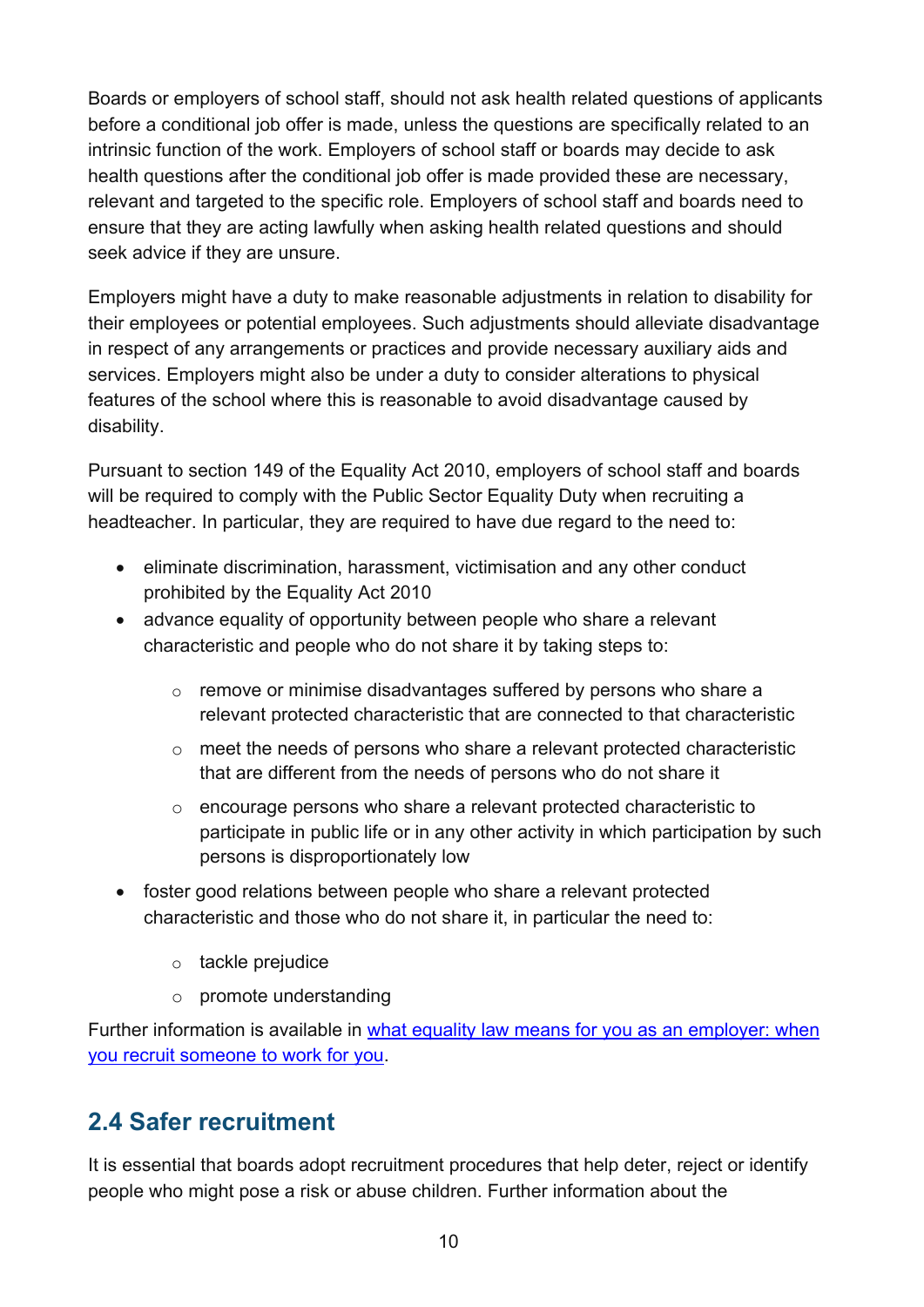responsibilities placed on schools when carrying out recruitment procedures can be found in the DfE statutory guidance ['Keeping Children Safe in Education'.](https://www.gov.uk/government/uploads/system/uploads/attachment_data/file/550511/Keeping_children_safe_in_education.pdf)

## <span id="page-10-0"></span>**2.5 Schools with a religious character**

Some schools are designated as having a religious character that may be attached to a particular Christian denomination, such as, Church of England, Methodist or Catholic, or religion, for example, Jewish, Muslim or Sikh.

The [staffing and employment advice for schools](https://www.gov.uk/government/publications/staffing-and-employment-advice-for-schools) contains information relating to the appointment of headteachers in maintained schools with a religious character.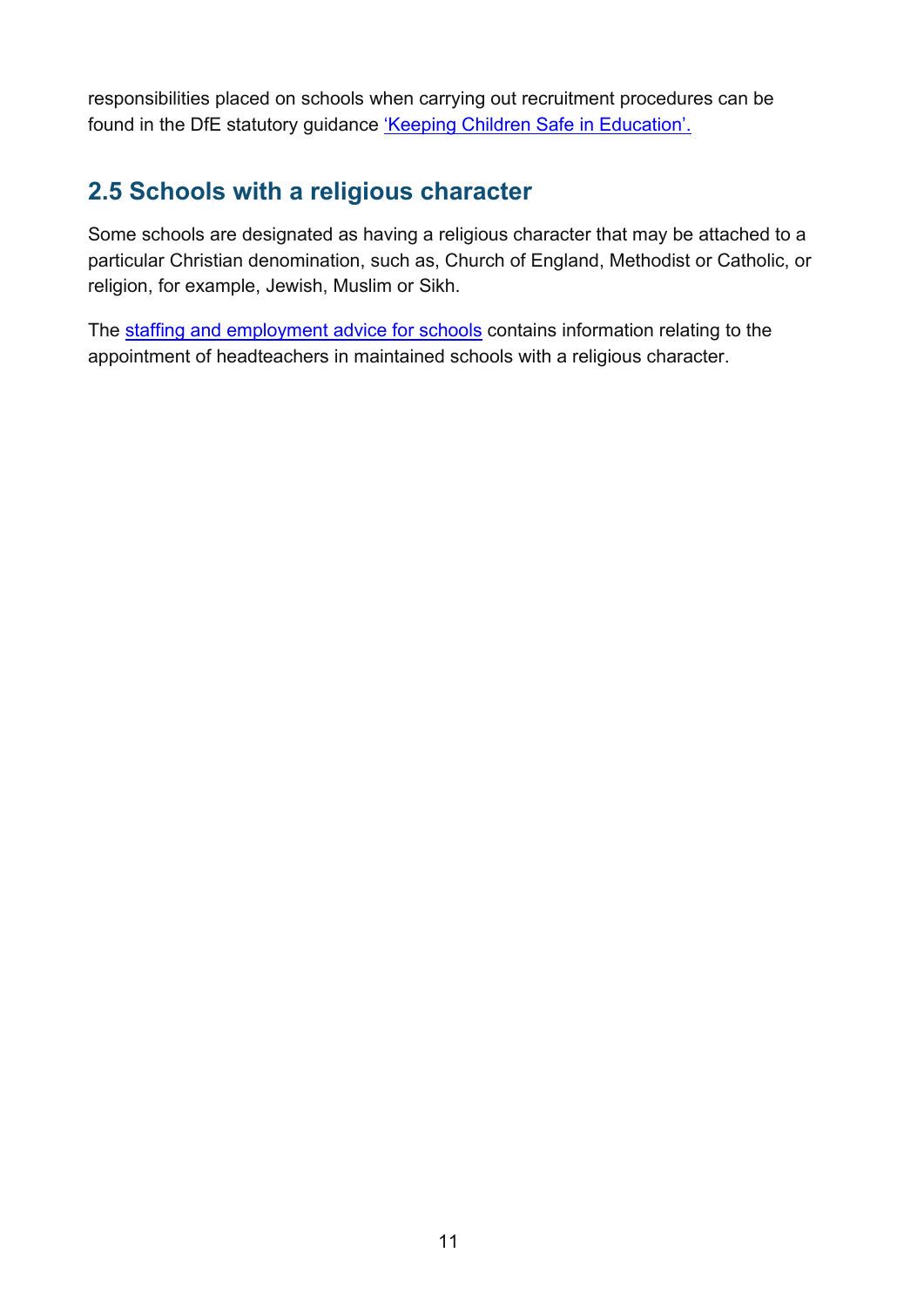# <span id="page-11-0"></span>**3. Recruitment principles**

In order to ensure the open, fair and ultimately successful recruitment of the very best candidate, it is important to establish a set of principles that will outline how the board will conduct its recruitment and selection processes. These principles should be set out in the school's recruitment policy so that they can be followed consistently by all those involved.

All those involved in the recruitment process should adhere to the [7 principles of public](https://www.gov.uk/government/publications/the-7-principles-of-public-life)  [life](https://www.gov.uk/government/publications/the-7-principles-of-public-life) which apply to anyone who holds public office.

# <span id="page-11-1"></span>**3.1 A fair and open process**

Schools should have a recruitment and selection policy which outlines a professional and consistent approach to recruitment and selection, adheres to equality and diversity policies and law, employment law and the principle of recruitment of staff on the basis of merit.

It should be clear to all existing and prospective employees how recruitment will be handled, who will be involved in the process, how vacancies are advertised and the selection criteria and scoring methods used to make assessments of candidates.

A rigorous and unbiased recruitment process supported by robust policies and procedures is an essential element of good recruitment. A transparent and ethical recruitment process will give confidence to all candidates. This will increase the prospects of attracting and securing high calibre staff, as well as reducing the risk of recruitment difficulties and in particular, subsequent complaints and grievances.

It is important that those involved in the recruitment process uphold confidentiality throughout the process.

## <span id="page-11-2"></span>**3.2 Unconscious bias**

Unconscious bias affects everyone. Our background, personal experiences and cultural environment all influence the way we subconsciously view and evaluate other people. This happens without us realising it, making it difficult to be truly objective. Regardless of how fair-minded we think we are, unconscious bias can have an effect on the decisions we make as well as contribute to inequality in the workplace.

This has clear implications for recruitment and selection processes, where objective judgements about individuals are needed to ensure that the right people are appointed. It is therefore important to establish unbiased recruitment processes that will help to ensure that procedures are as fair and open as possible, such as careful wording of job advertisements by setting criteria that are only necessary for the job. Other examples of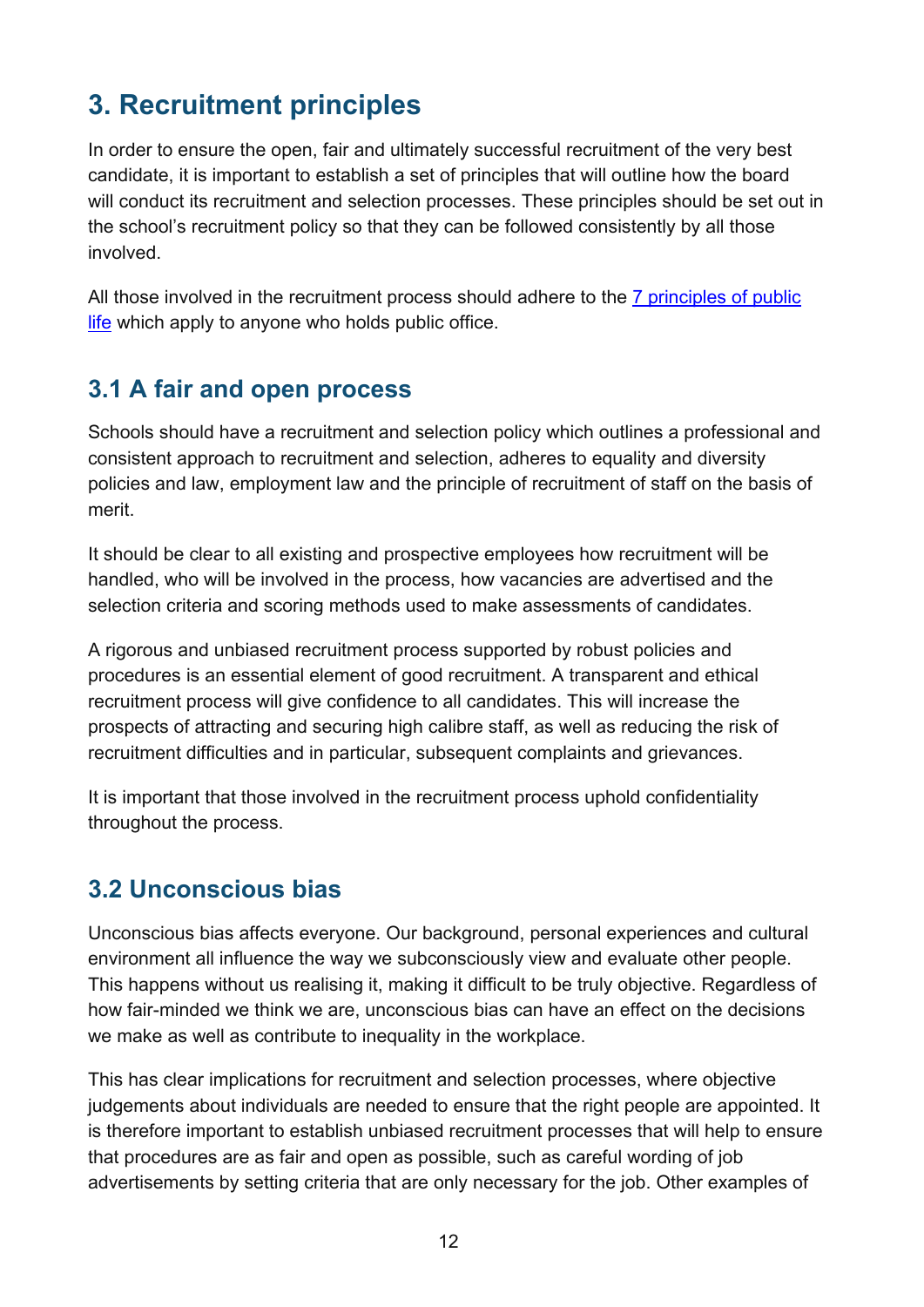good practice include using a scoring system for objective assessment of applications and skills tests, and standardising interview questions.

It is good practice for all members of the selection panel to receive unconscious bias training before selection begins.

[Further information a](http://www.acas.org.uk/index.aspx?articleid=5433)bout unconscious bias is available from the Advisory, Conciliation, and Arbitration Service (ACAS).

# <span id="page-12-0"></span>**3.3 Flexible working arrangements**

Flexible working is viewed as a normal expectation in many workplaces.

Expanding the availability of flexible working has the potential to create a wider talent pool for recruitment, bringing new opportunities, especially where there are leadership supply challenges. Flexible working can be a critical element within an overall talent strategy by building capacity and resilience in a schools' leadership team. It can also help to encourage greater diversity in the workforce and enable schools to make the most of the full leadership talent pool.

#### **3.3.1 Flexible recruitment options**

Boards should look to be creative in considering a range of flexible working options.

It is important to remain open to appointing job-share headteachers and to make sure that where appropriate, this is made clear in the advertisement and other recruitment materials. Job-sharing helps with shared skill development as part of ongoing professional development and can assist with establishing part-time working arrangements which may otherwise be difficult to achieve. In addition, productivity and creativity can increase and this will help alleviate pressure on individuals.

Boards should also consider ways in which a relatively inexperienced candidate with high potential could be supported with some form of greater flexibility to assist their professional development. Flexible secondments can be a beneficial way of managing interim arrangements for school leadership positions. As an example, an existing headteacher or executive headteacher could be seconded to cover a temporary headteacher vacancy within a group of schools, supporting the current school leadership team on a part-time basis.

Ultimately, boards should build succession planning into their strategic thinking, and flexible working opportunities is one path to consider. For further information, and case studies, please see the guidance on [flexible working in schools.](https://www.gov.uk/government/publications/flexible-working-in-schools)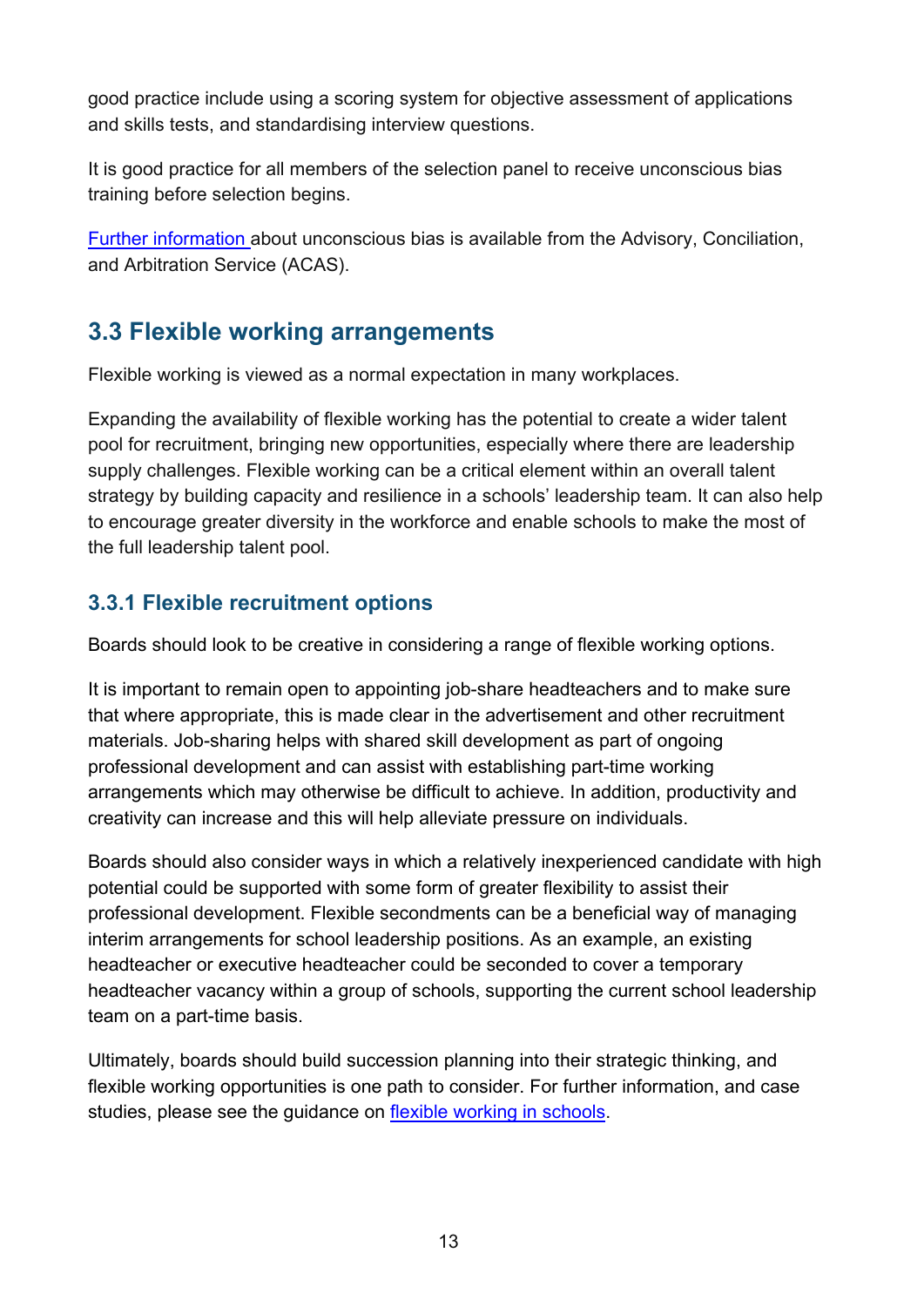# <span id="page-13-0"></span>**4. Specialist advice and expertise**

It is essential that the board has, or is able to access, the skills they need to carry out effective selection processes and follow agreed procedures. They may need advice from the human resources expert or to seek training or other professional support if there are gaps in skills. The [Competency Framework for Governance](https://www.gov.uk/government/uploads/system/uploads/attachment_data/file/583733/Competency_framework_for_governance_.pdf) provides guidance on the skills, knowledge and behaviours required for effective governance, including those in relation to staffing and leadership recruitment and structures. The recruitment toolkit suggests possible sources of advice and expertise and boards should consider how they will ensure that the advice they access is of high quality.

## <span id="page-13-1"></span>**4.1 Education expertise**

Boards have autonomy in the appointment of a new headteacher. This makes it all the more important to access the right educational expertise that will provide support in making appointment decisions.

Educational adviser support to the selection panel should include:

- helping the board to think through the specific educational needs of the school, and to consider in the context of a shifting schools landscape
- helping to tailor the job description and person specification to meet the specific educational needs of the school
- shaping the assessment exercises to reflect the educational challenges of the school
- providing the professional experience and ability to judge candidates' relative strengths on leading teaching and leadership, and expertise on their suitability for the headship post

Possible sources of educational advice and expertise are listed in the recruitment toolkit.

## <span id="page-13-2"></span>**4.2 Human resources and recruitment expertise**

Boards may wish to appoint an expert in human resources (HR) to provide advice which will help ensure the recruitment process is professionally run. This should include:

- advising on the advert and the application pack so it generates the largest and most appropriate application field
- advising on the use of a recruitment consultancy the recruitment toolkit provides more information on this option and explains why this might be helpful
- ensuring compliance with recruitment and equalities legislation
- ensuring the process follows best practice in recruitment
- helping to establish appropriate shortlisting criteria, including supporting the process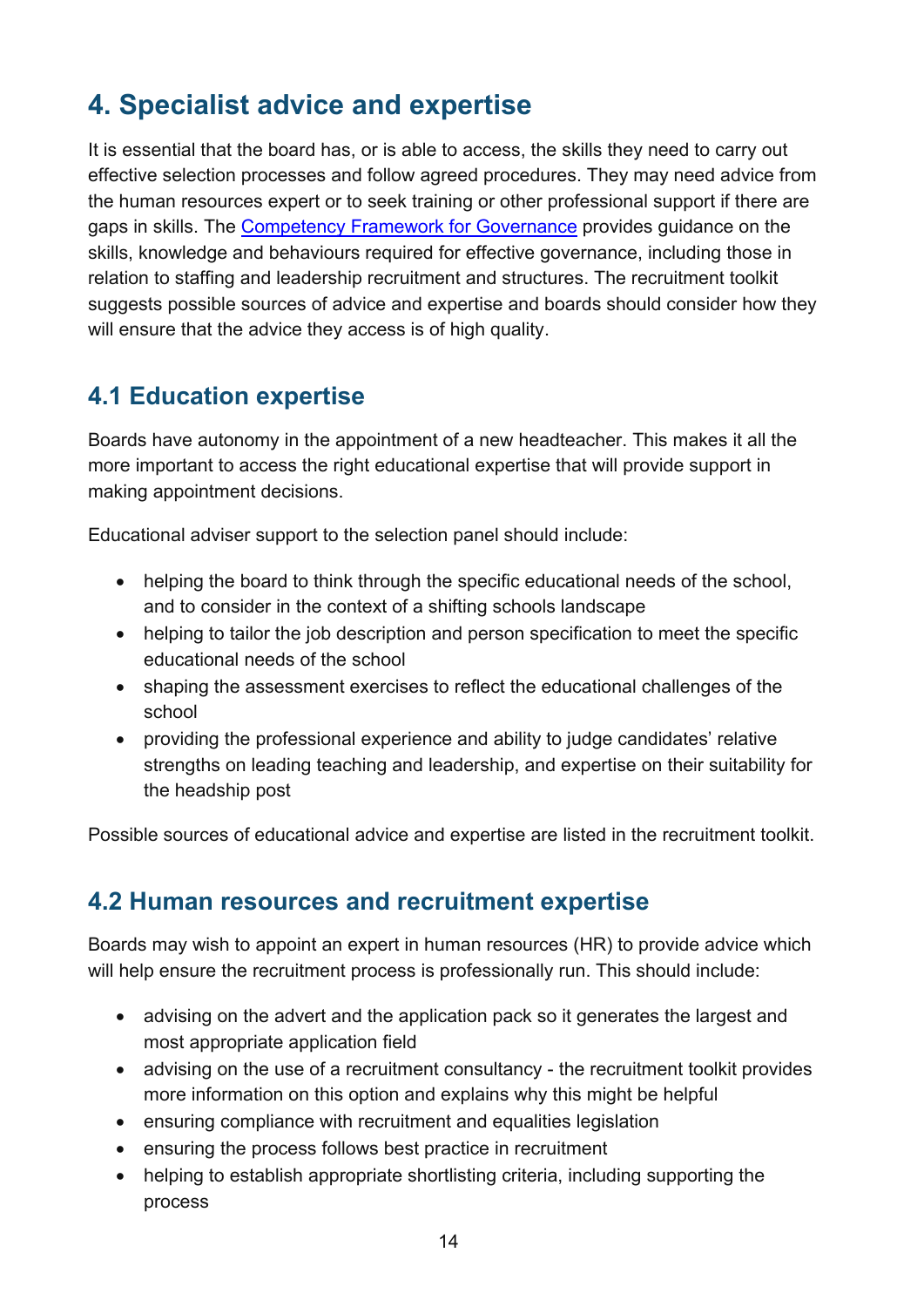- helping to determine appropriate assessment exercises and interview questions (led by the boards' knowledge of the school and its challenges) and could include attending interviews
- assisting with relevant paperwork to support the selection process and ensuring this is kept as a safe and secure record
- advising on sensible timescales for the recruitment process

# <span id="page-14-0"></span>**4.3 Remuneration advice**

Setting an appropriate salary for the role will help in attracting the right candidate and to reflect the level of challenge in the role being recruited. Schools may consider bringing in specialist expertise to advise them on the right salary range, although the HR expert may also be able to help.

This is an important decision and Boards should consider the long-term affordability of any remuneration package. Boards should also have regard to the guidance in the [Governance Handbook](https://www.gov.uk/government/publications/governance-handbook) and [Academies Financial Handbook](https://www.gov.uk/government/publications/academies-financial-handbook) and ensure that their decisions about the levels of executive pay follow an evidence-based process and are reflective of the individual's role and responsibilities.

For maintained schools, the School [Teacher's Pay and Conditions Document](https://www.gov.uk/government/publications/school-teachers-pay-and-conditions) (STPCD) provides the statutory framework for teachers' pay. It sets out the available pay ranges for headteachers depending on the size and phase of the school and the flexibility available to boards to exceed those ranges in exceptional circumstances.

Academy trusts have greater flexibility over pay, but many have chosen to adopt the STPCD as their pay structure. An expert can advise the board on local and national benchmarks for similar roles, and can consider a number of factors including:

- the size of the academy and its individual characteristics
- what the academy can afford ensuring any salary range is sustainable over time
- how the proposed salary would relate to the rest of the leadership pay ranges within the academy

Academy trusts are free to set their own salaries for staff, but we would expect this to reflect the size and complexity of the trust, as they must deliver value for money. Any award of performance related bonus must be based on a policy agreed by the board of trustees. The board must ensure that the policy for making such payments includes a robust evidence-based process, reflective of the individual's role and responsibilities, including clear and measurable objectives and an independent approval process. For maintained schools performance related bonuses are prohibited under the STPCD.

The recruitment toolkit provides possible sources of further support.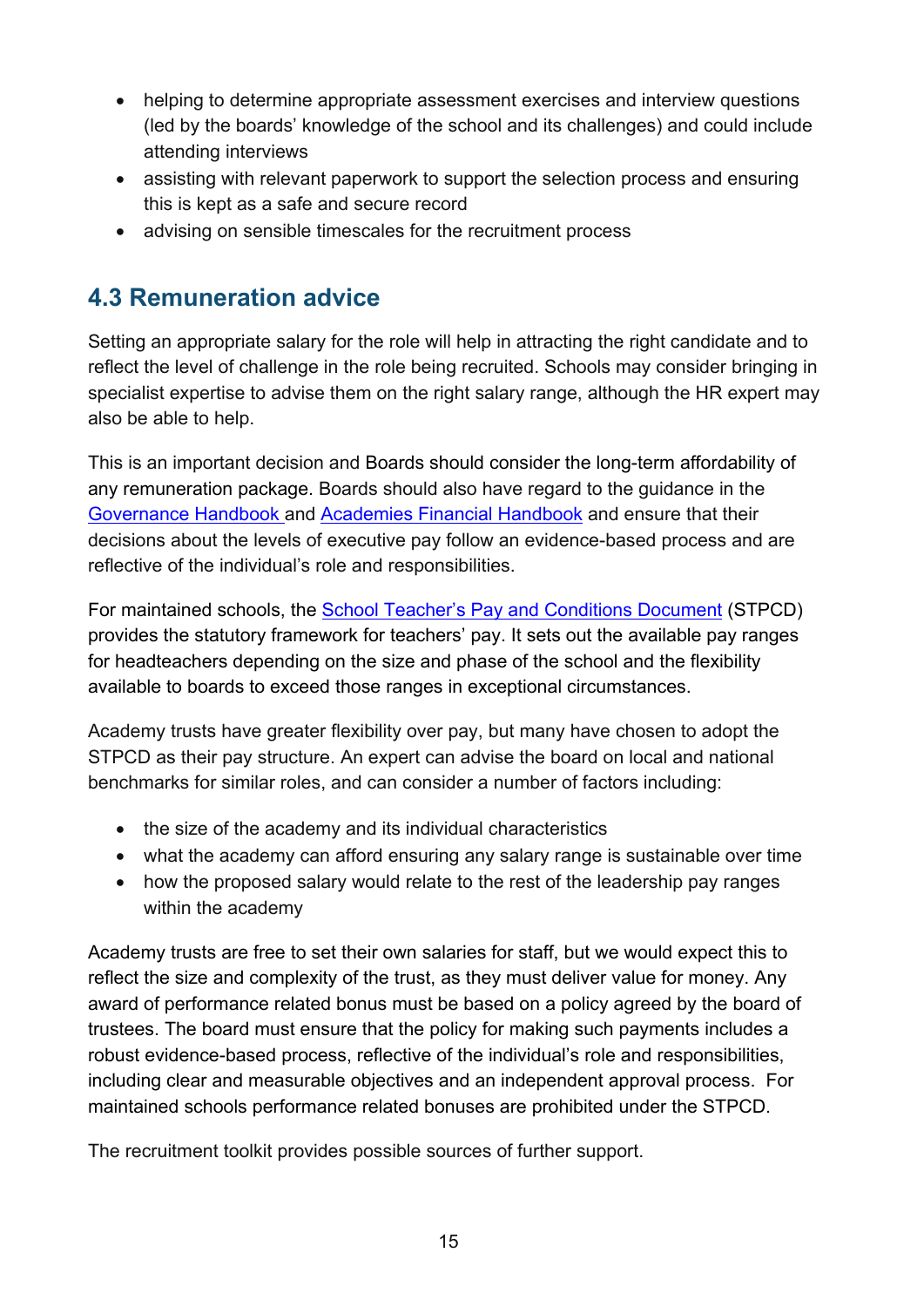#### **4.3.1 Pensions**

When recruiting to the post of headteacher, it is important to remember the added benefits of being able to offer access to a high quality defined benefit pension scheme. Providing the post wholly or mainly relates to the provision of education to pupils (for example, managing and monitoring pupil progress) then access to the Teachers' Pension Scheme (TPS) is an important part of the remuneration offer which may help in attracting the best candidates. This applies in all schools.

Where access to the TPS is not appropriate, for example, where the board determines the role is not mainly focused on pupils' education, access to the Local Government Pension Scheme may be offered which similarly adds to the attractiveness of the post.

## <span id="page-15-0"></span>**4.4 Administrative expertise**

Effective administration is a critical component of a successful recruitment process. This may be provided by the school office or school business manager, or expertise can be bought in from a human resources provider. It should include clear plans for:

- placing the advert in agreed choice of media
- producing the application packs and supporting information
- sending application packs or making them available on line
- handling expressions of interest from potential candidates
- arranging pre visits to the school from interested candidates
- issuing invitations to interview and managing queries
- scheduling the selection process and accommodation
- meeting and greeting candidates on the day
- storing recruitment records at the school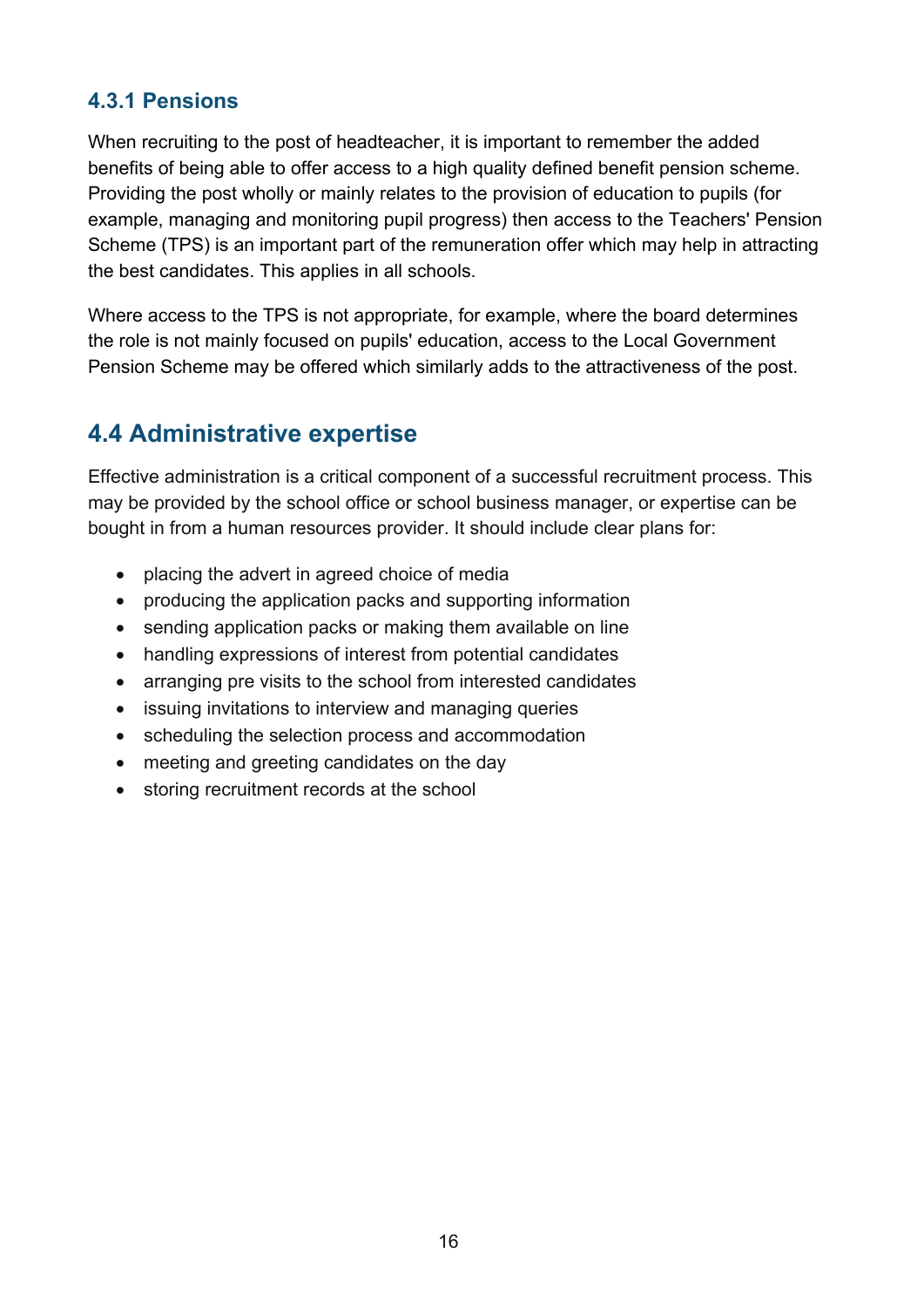# <span id="page-16-0"></span>**5. Planning and preparation**

Planning for recruitment helps to maximise the chances of appointing the right person. It is important to follow the stages outlined in this section and before the vacancy is advertised.

## <span id="page-16-1"></span>**5.1 Vision and strategic direction of school**

The recruitment of a new headteacher has always been an important moment and opportunity in the life of a school. In the current educational landscape, it is more important than ever that boards think about how to align the recruitment process with their broader vision and strategy for the school.

Before embarking on the recruitment and selection process, boards should take some time to consider the current situation of their school, their future aspirations, and the leadership they need to enable them to achieve their objectives. Different roles have evolved in recent years and boards should be clear about which role they are recruiting and why.

A checklist of questions that might be asked when considering the strategic direction of the school is provided in the recruitment toolkit.

#### **5.1.5 Diocesan authorities/faith bodies**

Boards in schools with a religious character should ensure that any review of their vision is done in line with the expectations of their appropriate faith body/diocesan authority.

Schools with a religious character may be required to consult their diocesan authority/faith body before launching a recruitment process. Some diocesan authorities/faith bodies will have their own employment guidance which schools of religious character will be expected to use. Please see the recruitment toolkit for links to further information.

# <span id="page-16-2"></span>**5.2 Defining the role**

It is important for boards to be clear about the role to which they are recruiting, and which specific accountabilities and responsibilities the post holder will have. Where a headteacher will lead a maintained school or single academy, this may be relatively straightforward to establish, but schools that are part of wider MATs and federations require careful consideration of the role of each leader.

There are a number of headship roles including executive headteacher, headteacher or principal, and head of school. Boards must clearly define the accountabilities and responsibilities of the role to which they are recruiting to: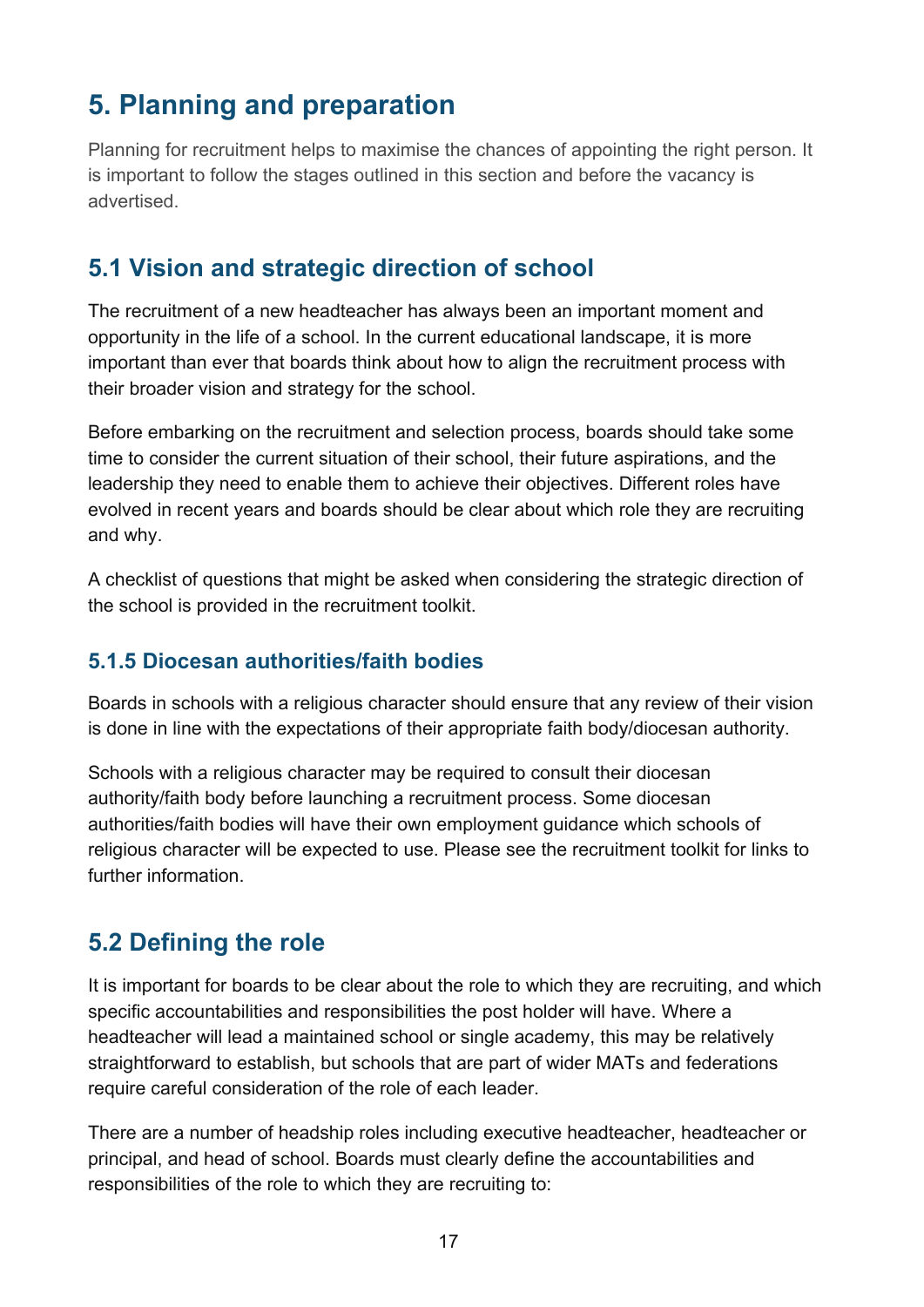- ensure that accountabilities for leadership decisions are clear for everyone, including the rest of the staff team, and that there are no duplications or confusion
- ensure all leadership responsibilities are clear so that the school or group of schools will be effectively managed
- determine the appropriate salary or salary range for the role
- set clear expectations for the post holder
- support the performance management of the post holder once appointed

The [School Teacher's Pay and Conditions Document](https://www.gov.uk/government/publications/school-teachers-pay-and-conditions) sets out the overriding requirements of headteachers, and their central professional responsibilities, and whilst academies may not be bound by this, it provides a useful framework for defining a particular post.

The [National Standards of Excellence for Headteachers](https://www.gov.uk/government/uploads/system/uploads/attachment_data/file/396247/National_Standards_of_Excellence_for_Headteachers.pdf) are aimed at headteachers, aspiring headteachers and boards and are intended as guidance to underpin best practice, whatever the particular job description of the headteacher. The standards can be used to support the recruitment and appointment of headteachers and assist in shaping role descriptions and person specifications.

The recruitment toolkit provides other points for consideration when determining the accountability and responsibilities of a particular role, which will be underpinned by the needs of the school.

# <span id="page-17-0"></span>**5.3 Identifying the budget for recruitment exercises**

As part of its annual budget planning process, the board should have identified a sum of money for the recruitment of any staff during the year. Once a headteacher vacancy has arisen, the board should review the available recruitment budget and allocate a maximum spend for the recruitment exercise. The board should consider any costs associated with buying in expertise, agency fees, costs associated with any recruitment exercises to be undertaken. It may also be worth considering at this stage if the amount allocated will cover any re-advertisement costs if the initial recruitment process is unsuccessful.

## <span id="page-17-1"></span>**5.4 Setting up a selection panel**

Where a vacancy for a headteacher is advertised, the board of a maintained school will need to put in place a selection panel to select candidates for interview (and notify the local authority of the names of the candidates), interview applicants and, if the interviews are successful, recommend a candidate for appointment as headteacher to the board. This is also good practice in academies.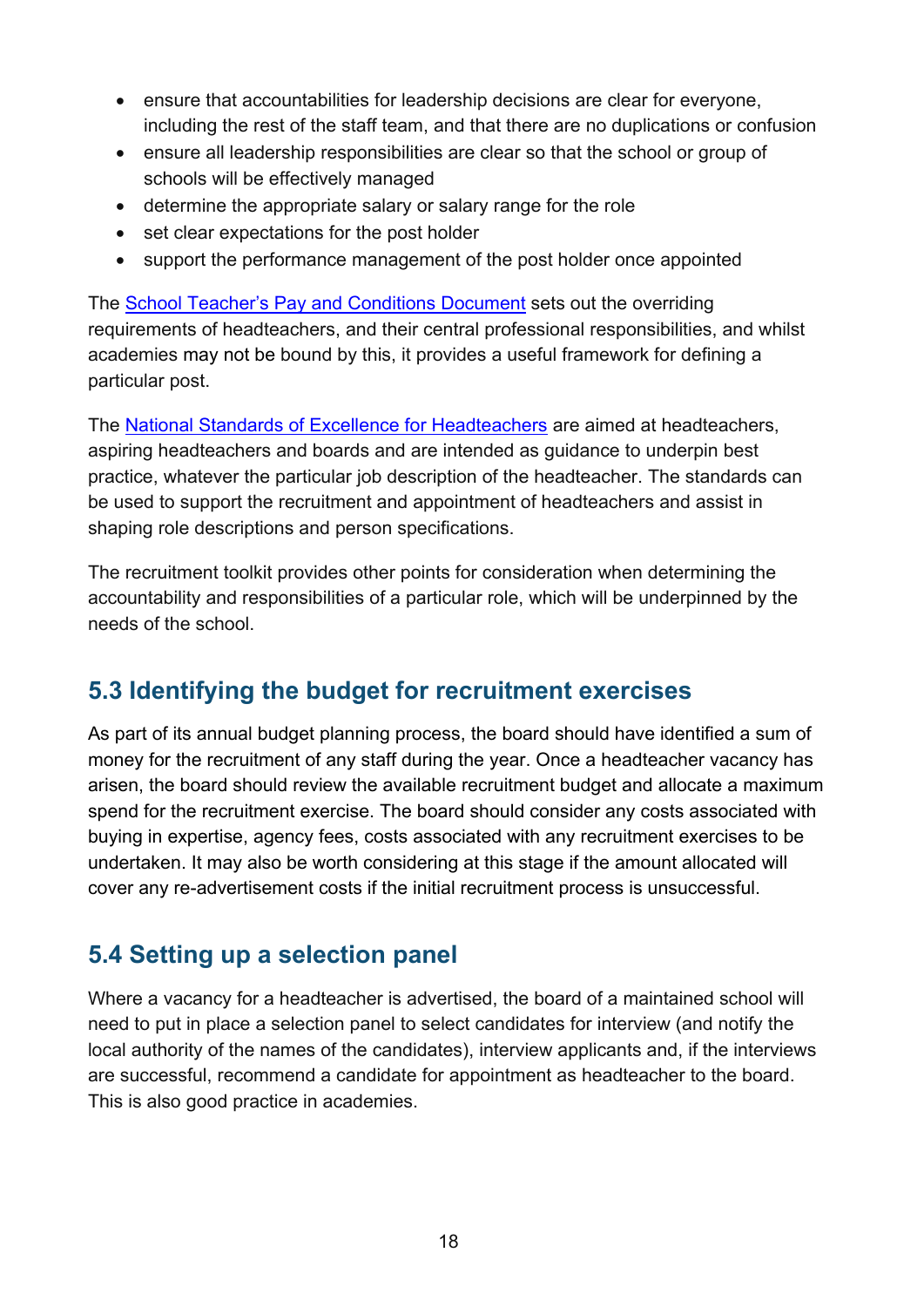#### **5.4.1 Panel size**

For maintained schools, the panel must comprise of at least three governors. There is no limit to the number of governors who can sit on the panel, but boards should ensure that the selection panel is not unnecessarily large. It is important to strike a balance between ensuring the panel possesses the range of skills needed and ensuring a candidate does not feel intimidated.

Academies are not subject to the same regulations as maintained schools and, subject to their articles of association, are free to set their own arrangements.

Good practice suggests that schools may want to consider the process to be followed in the event of a complaint or grievance being raised. Any such process should ensure that complaints and grievances can be reviewed impartially by those who were not involved in the original recruitment process.

#### **5.4.2 Panel composition**

Membership of the panel should be diverse and inclusive to help ensure an equal and fair recruitment process. In choosing members of the panel, boards should consider factors such as conflict of interest. In maintained schools, panel members may be drawn from the governing board as a whole, with the exception of a governor who is the headteacher, as this is prohibited by regulations. Academies are free to decide their own arrangements, subject to any requirements set out in funding agreements and articles of association.

#### **5.4.3 Training**

For maintained schools it is a statutory requirement for at least one member of the selection panel to have completed safer recruitment training.

Whilst not a statutory requirement in academies, this is considered best practice.

Boards should also consider what general recruitment training members of the panel might need.

#### **5.4.4 Local authorities**

In community, voluntary-controlled and community special schools, the local authority, as the employer, has the right to attend all proceedings of the selection panel (including interviews) and provide advice. The board will need to consider any advice provided by the local authority.

In voluntary-aided, foundation and foundation special schools, the local authority does not have an automatic right to attend proceedings of the selection panel. The local authority may, however, offer advice to the board, subject to the terms of a written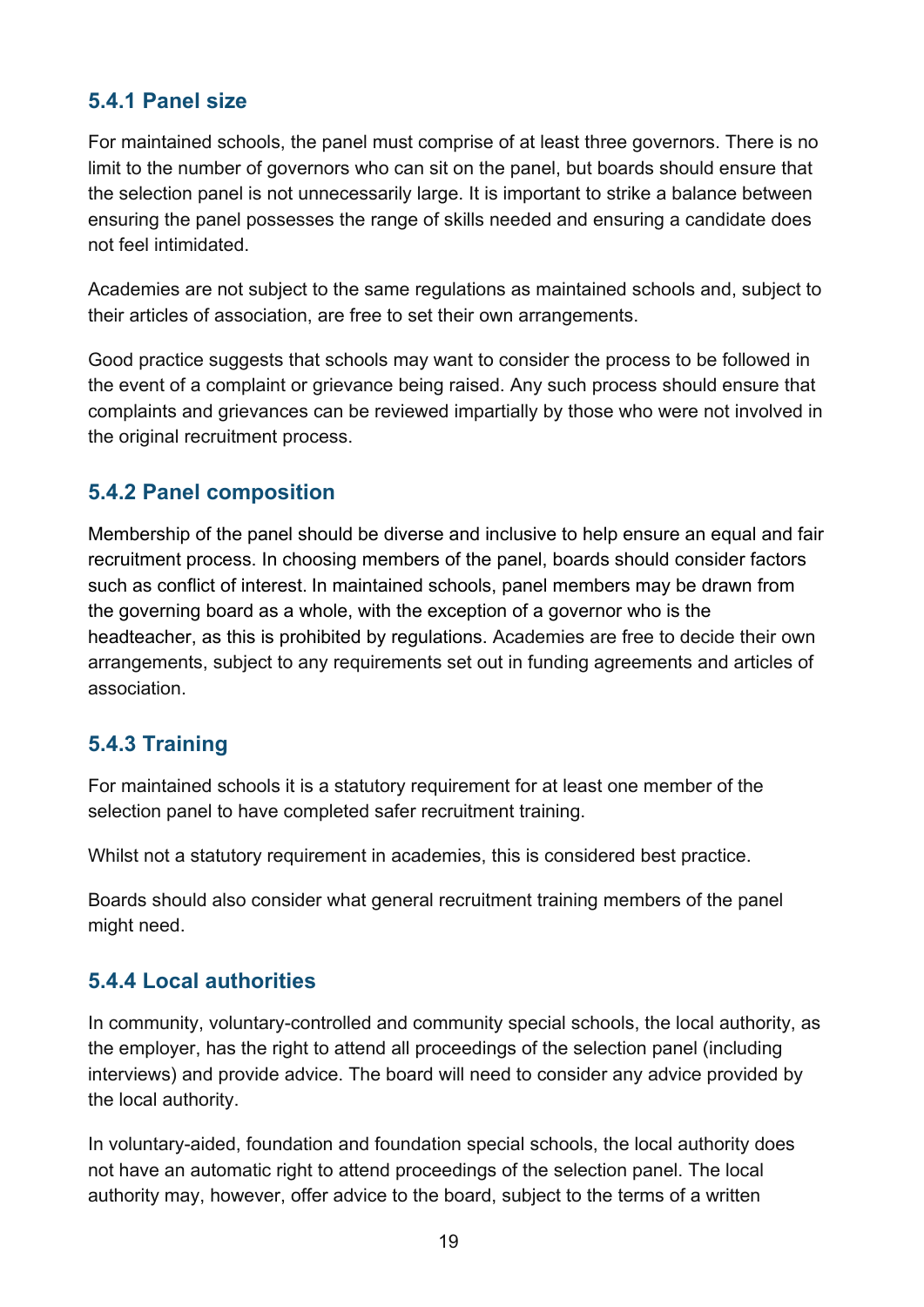agreement between the board and the local authority. Any such advice that is given must then be considered by the board.

In all maintained schools the selection panel must notify the local authority of the names of applicants selected for interview. If, within a period of seven days beginning with the date it receives notification, the local authority makes written representations that any applicant is not a suitable person for the post, the selection panel must consider those representations. Where it decides to recommend for appointment any person about whom representations have been made, the selection panel must notify:

- the board and local authority in writing of its reasons (community and voluntarycontrolled schools)
- the local authority in writing of its reasons (foundation and voluntary-aided schools)

#### **5.4.5 Record keeping**

Given that any recruitment process should be open and fair, it is important to keep records, and as a minimum, panel meetings should be minuted. It is good practice to maintain records of all panel discussions and decisions, shortlisting and interview notes and appointment decisions. It is important to note that any records kept may be relied upon at a future point in the recruitment process, such as an appeal by an unsuccessful candidate.

Recruitment records should not be held beyond the standard retention period unless this would be in the public interest or if there is a clear business reason for doing so. The length of the standard retention period should be agreed based on business need, and schools may want this to reflect the period of time during which a claim arising from the recruitment process may reasonably be brought. Further information can be found in the [Employment Practices Code](https://ico.org.uk/media/for-organisations/documents/1064/the_employment_practices_code.pdf) published by the Information Commissioner's Office (ICO) to help employers comply with the requirements of the Data Protection Act 1998. The ICO also provides information about the [General Data Protection Regulation \(](https://ico.org.uk/for-organisations/data-protection-reform/overview-of-the-gdpr/)GDPR) due to come into force in May 2018.

# <span id="page-19-0"></span>**5.5 Appointment timeline**

In maintained schools, notice periods for headteachers are widely incorporated into employment contracts as set out in the [Burgundy Book,](https://www.teachers.org.uk/sites/default/files2014/burgundy-book.pdf) and are three months, or four months in the summer term. This means that notice should be submitted by a headteacher as follows:

- 30 April to leave at the end of the summer term
- 30 September to leave at the end of the autumn term
- 31 January to leave at the end of the spring term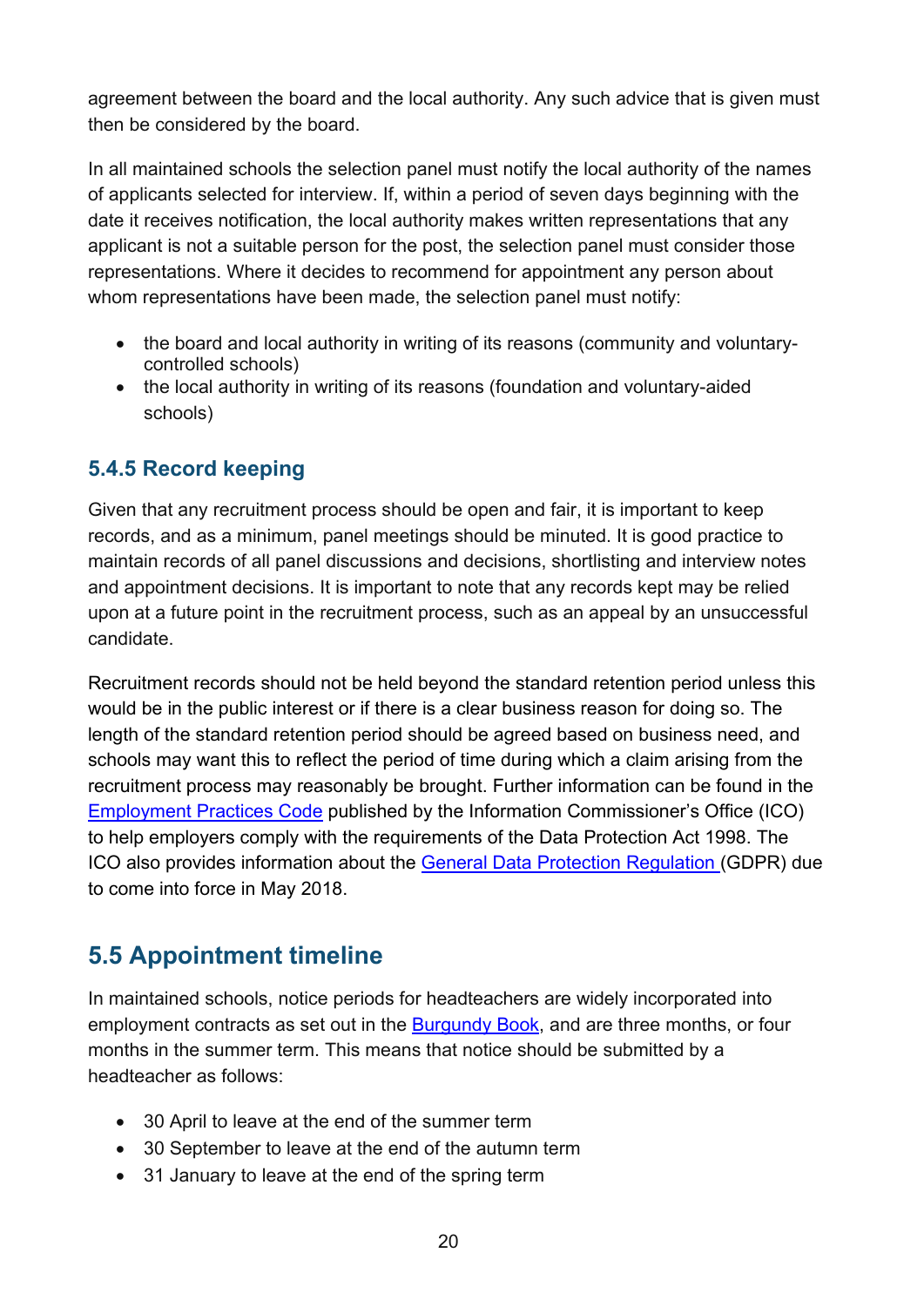Notice periods for academy leaders including MAT CEOs may vary depending on their terms and conditions, although many academies have adopted the same provisions as maintained schools.

Schools should consider building sufficient time into their recruitment processes to take account of the need for successful candidates to serve notice at their current school.

# <span id="page-20-0"></span>**5.6 The application pack**

Regardless of the context, boards should consider how to make their school as attractive as possible to potential high quality applicants. Location is the single most important consideration for candidates applying for leadership positions, so it is important to promote other factors that are likely to appeal and be of interest to prospective applicants. Some headship roles are more difficult to fill than others, so boards should be proactive in their approach to marketing their school's headship vacancy.

#### **5.6.1 Information for candidates**

Preparing the application pack is an essential element of the process and will be critical in persuading candidates to apply for the post. The pack will present the vision and strategy of the school and will include the application form, a covering letter from the chair of the board or CEO, the job description and person specification and some contextual information about the school.

#### **5.6.2 Job description**

A good job description will identify the purpose, main tasks, responsibilities and duties of the role. It will set the context for the role in relation to the whole organisational structure and should reflect the future needs of the school as well as those of the present. It may also be helpful to set out the statutory responsibilities of the role to ensure that lines of accountability are clear.

The job description should cover:

- the primary purpose of the job
- the main responsibilities of the job
- the scope and context of the job

#### **5.6.3 Person specification**

The person specification should define the qualifications, experience, skills and personal qualities you are seeking. Informed by the job description, these should be divided into those aspects deemed important for the post and those seen as desirable. It is good practice for the person specification to specify how the attributes listed will be assessed, such as through interview or tests.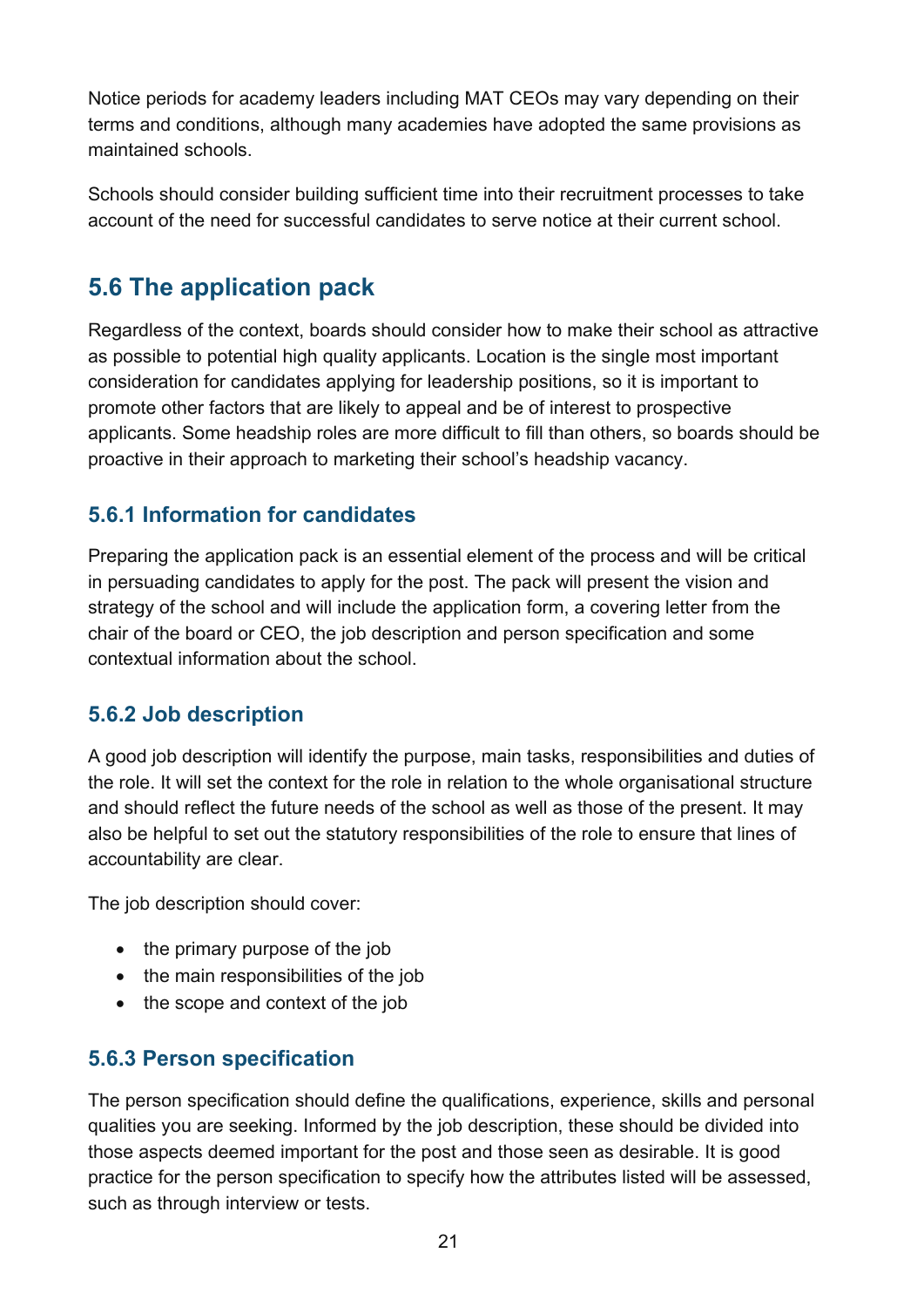While many of the core requirements may be universal, it is important to think carefully about the specific knowledge, skills, attributes and qualities required for the particular headship role being recruited, and to factor in the context of the school.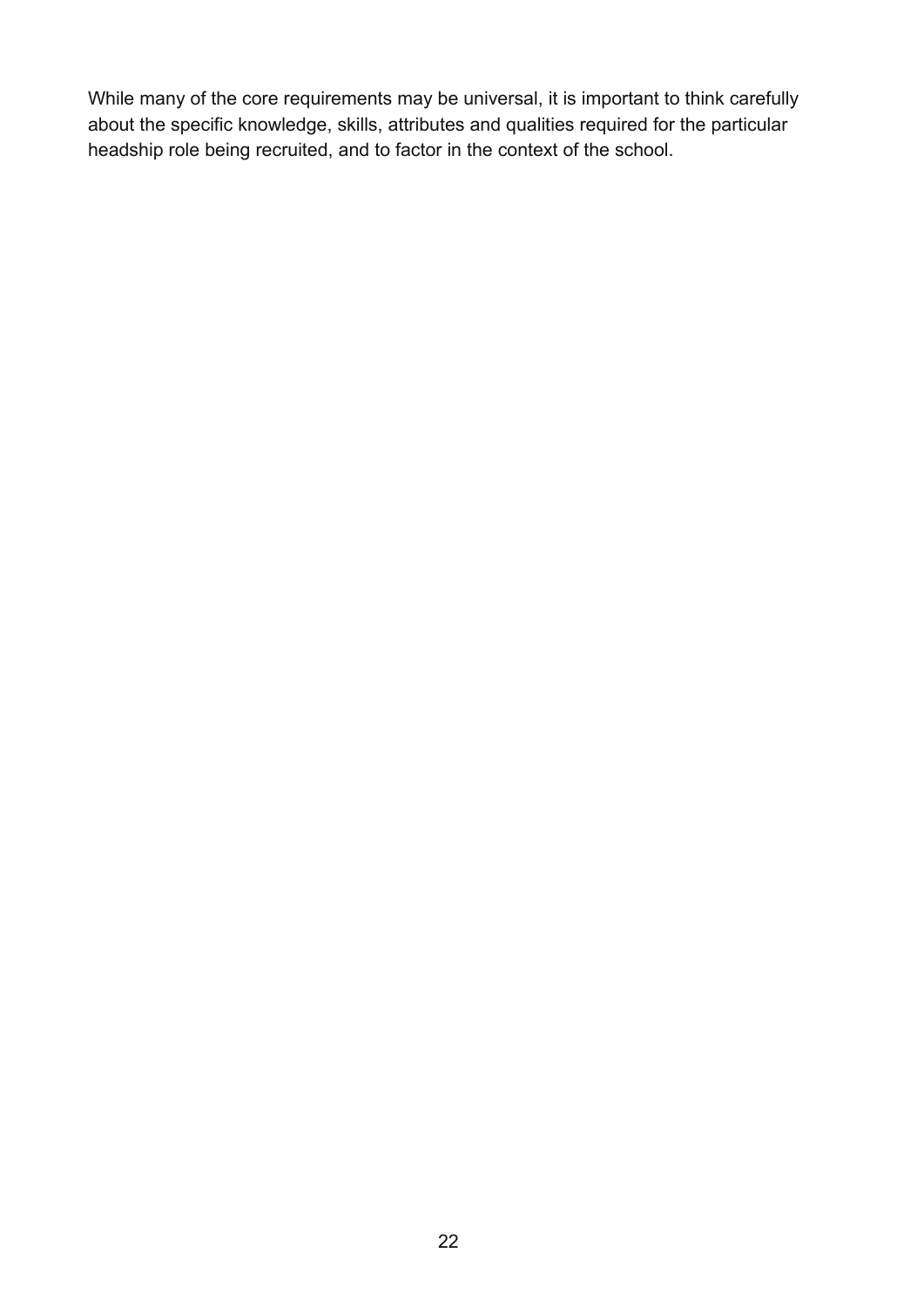# <span id="page-22-0"></span>**6. Advertising and promotion**

Boards will want to ensure that they have the greatest chance of attracting the best candidates to their vacancy and making a successful appointment. Advertising is an essential tool for doing this as it allows vacancy details to reach a wide range of potential applicants and increases the chances that the right person for the job will apply. Promoting a vacancy is equally important as it allows schools to provide information about the role and the school context that will help ensure only the most suitable candidates who meet the specification will apply.

## <span id="page-22-1"></span>**6.1 School context**

The opportunities presented by each headteacher post will differ slightly depending on the unique context of each school, but it is likely that all will offer challenges around:

- making a real and noticeable difference both to individual pupils and the wider school community
- taking on a strategic role in school improvement that affects real change and innovation
- making a measurable difference in meeting the specific challenges faced by the school
- working collaboratively to secure improvements in an exciting, supportive and stimulating workplace

As recruitment becomes ever more challenging, boards may wish to consider how to ensure their vacancy stands out from the crowd. Outstanding schools will not automatically attract a large volume of candidates and selection panels may need to highlight what makes their school unique.

When recruiting headteachers to schools in challenging contexts it is even more important to be explicit about the opportunities offered by the role and to ensure these are clearly reflected in adverts and any other promotional materials. It is essential to maximise the attractiveness of the vacancy and the size of the candidate pool by emphasising the positive aspects of leading a challenging school.

Selection panels may also wish to consider asking for previous experience of working and bringing about positive change in a challenging school as part of the person specification.This should be listed as desirable, rather than essential, to avoid limiting the field of potential applicants. Candidates may then be asked to demonstrate further evidence of this experience should they progress beyond the sifting stage of the recruitment process.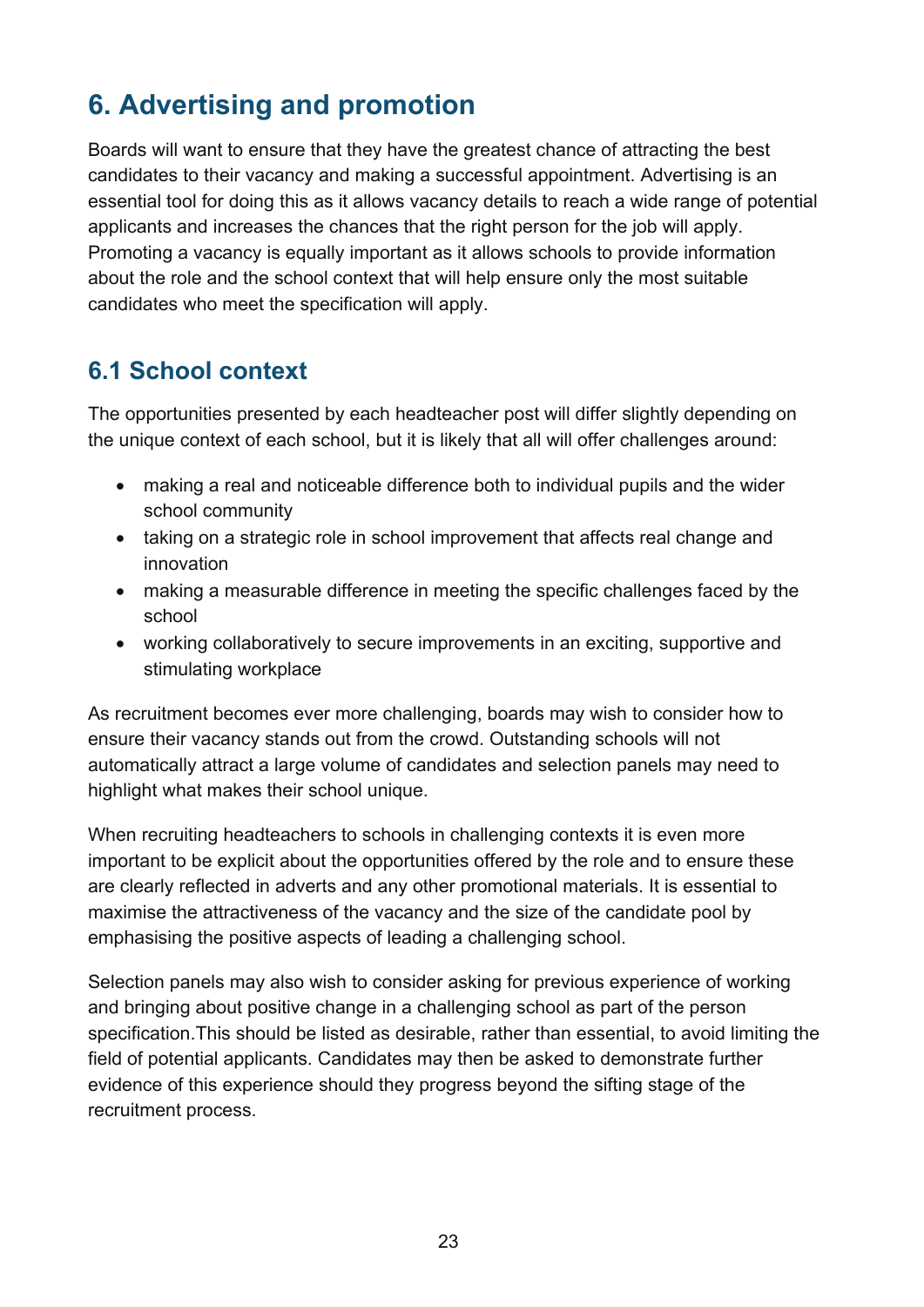# <span id="page-23-0"></span>**6.2 When to advertise**

In order to secure stability for the school, the vacancy should be advertised as soon as practicable and should:

- bear in mind any pending changes such as academy conversion or merger which may affect the school's leadership arrangements
- allow adequate time to prepare reviewing the role, preparing the job description and person specification, identifying the selection panel (if not already established) and determining the selection process
- bear in mind the resignation deadlines for serving headteachers (three to four months) and other teachers (two to three months) and plan timescales accordingly

# <span id="page-23-1"></span>**6.3 Where to advertise**

Under the [School Staffing Regulations,](http://www.legislation.gov.uk/uksi/2009/2680/pdfs/uksi_20092680_en.pdf) boards of maintained schools must advertise headteacher vacancies in such a manner as it considers appropriate, unless it has good reason not to. This does not always mean advertising nationally, although this is often a good way of maximising the field of potential candidates to attract and secure the best possible candidates. For small schools in particular, national advertising can often be outside the reach of budgets, although the increasing availability of online advertising services in the schools sector may help to keep costs to a minimum. Sometimes, schools may achieve best value by going directly to a recruitment agency. Further information about using a recruitment agency can be found in the recruitment toolkit.

Academies have greater freedoms in how they recruit and should refer to the terms of their funding agreement or the academy trust's Articles of Association for further details.

## <span id="page-23-2"></span>**6.4 Exceptions to advertising**

In some limited cases, it is possible for schools to appoint a headteacher without advertising the vacant post but only if the board can demonstrate there is a good reason not to do so. Such exceptions may arise where there is a pressing need to appoint a headteacher quickly on occasions when the appropriate notice period is not, or cannot be, observed (for example, following ill health or if there is a long standing vacancy which has not been filled via the usual recruitment method).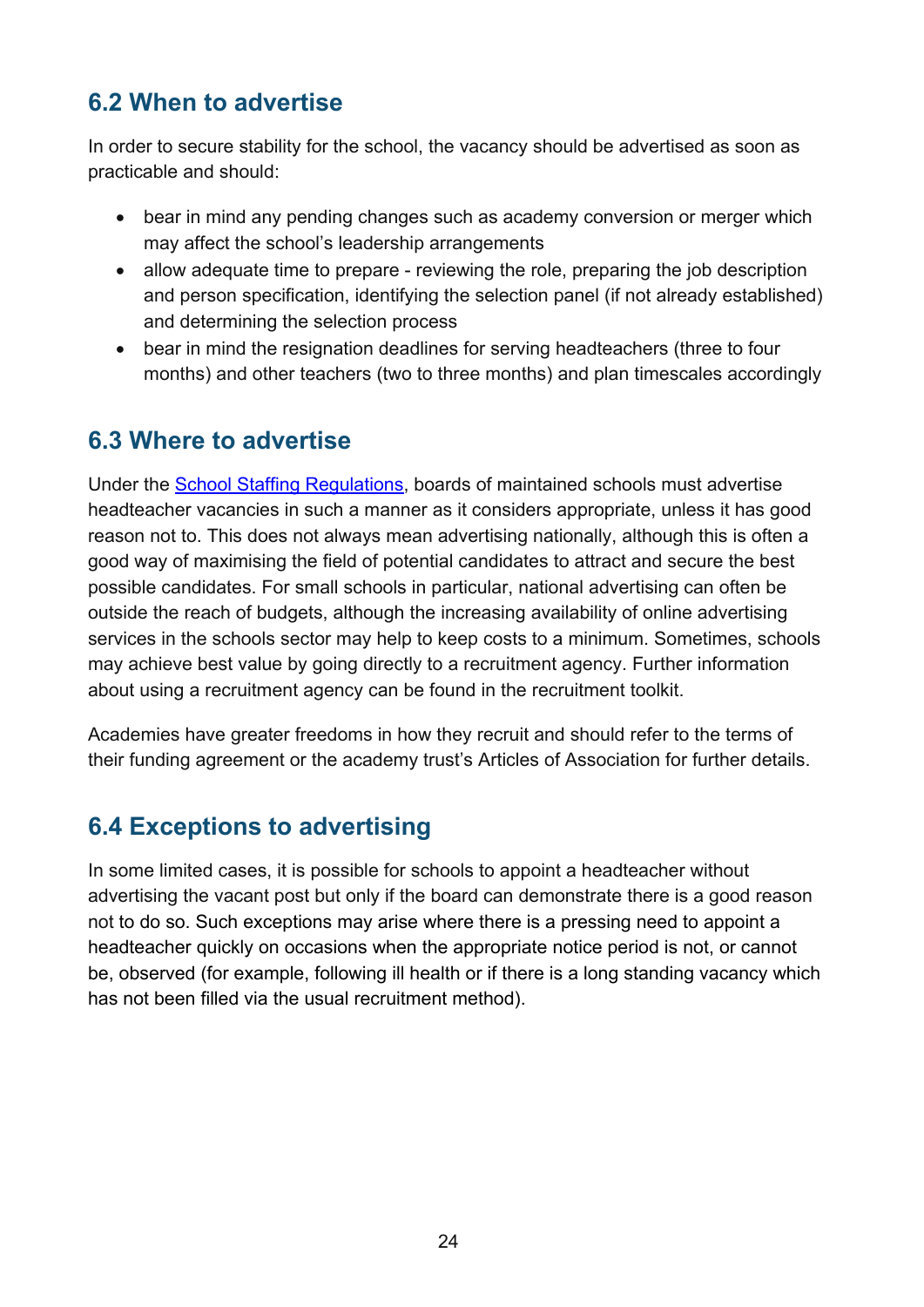# <span id="page-24-0"></span>**7. The selection process**

The purpose of shortlisting is to reduce the applications received to only those applicants that meet the person specification and should be interviewed. It is an important step in the process and it is worth taking time and effort to ensure ideal candidates are not inadvertently missed.

# <span id="page-24-1"></span>**7.1 Shortlisting**

The purpose of shortlisting is to identify from the applications received only those applicants that panels wish to interview. Careful scrutiny of all applications is an important element of the safer recruitment process and is essential to ensure that quality candidates are not missed, and to avoid wasting time with applicants who do not meet the essential criteria.

Members of the selection panel should review all of the applications received independently and score them in accordance with the specified criteria. The panel should then come together to review their respective scores and then to use these to reach a consensus on which candidates to interview. Further help with the steps to take in shortlisting, examples of scoring systems and a sample shortlisting grid can be found in the recruitment toolkit.

It is important to remember that all paperwork related to shortlisting is confidential to those governors involved in the process.

# <span id="page-24-2"></span>**7.2 References**

With all appointments schools should, prior to appointment, take up references from the applicant's current or former employer. This includes following up with the author of the reference if there is anything that requires clarification and/or appears to be contradictory or incomplete. As part of the appointment process for headteachers, the board should ask previous employers for details on whether the individual has been subject to capability procedures in the previous two years. Where an applicant for a teaching post at a school is currently employed at a maintained school, the board of that maintained schools must, upon the request of the board or proprietor of the school to which the applicant is applying, respond in writing to confirm whether or not that person has been the subject of capability procedures within that period. If the applicant has been the subject of capability procedures during such period, the board of the maintained school must provide details of the concerns which gave rise to this, along with the duration of the proceedings and their outcome.

Although these arrangements do not apply to academies established prior to April 2013, they are a requirement of new funding agreements from this date. Academies can ask for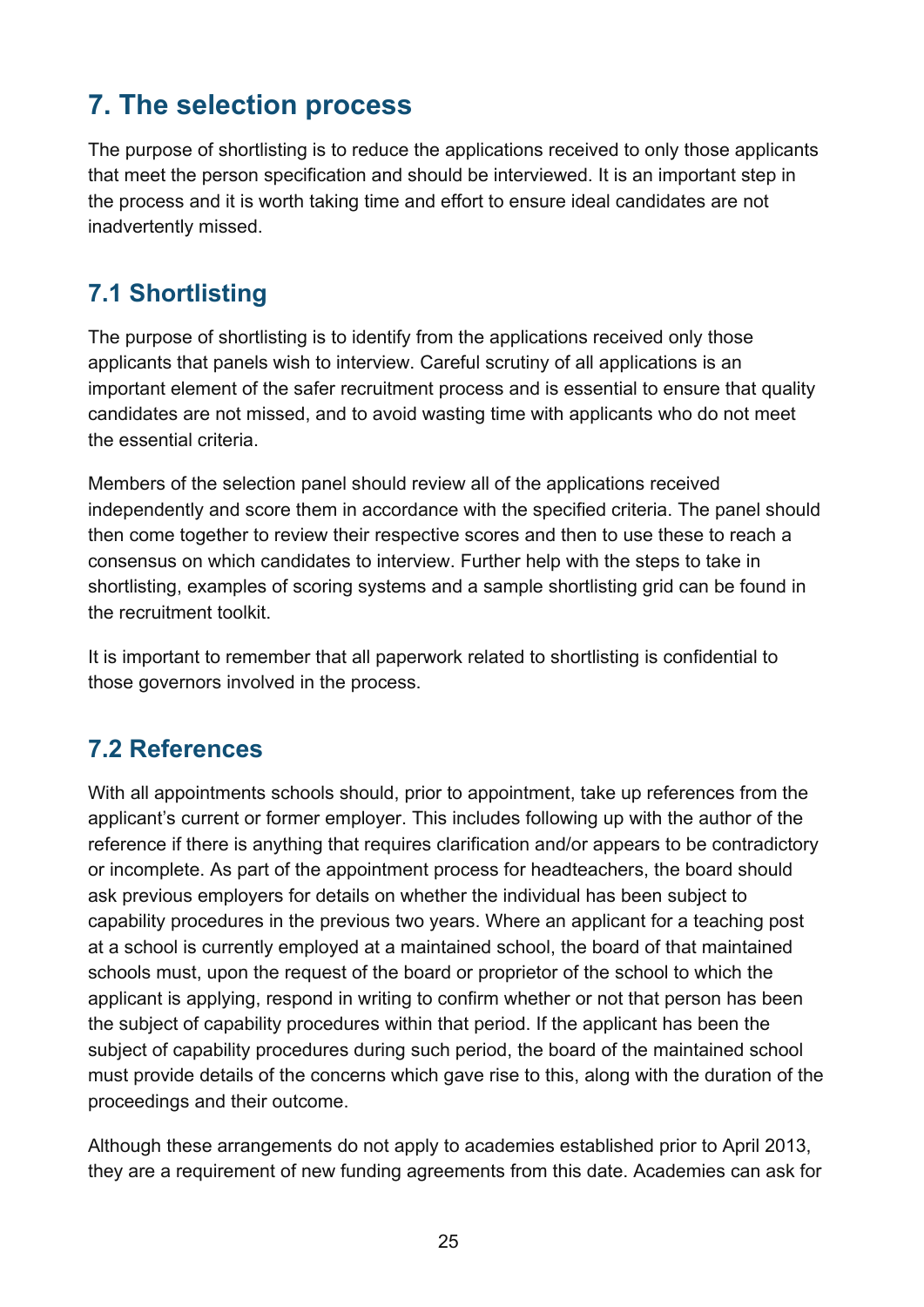relevant information about a leader's capability, their suitability to work with children and their disciplinary record, as part of the appointment processes.

The [Governance Handbook](https://www.gov.uk/government/publications/governance-handbook) advises that boards should source references, directly from the applicant's current or former employer for all shortlisted candidates, including internal ones, before interview, so that any issues of concern that may be raised can be explored further with the referee, and taken up with the candidate at interview.

Boards should not rely on open "to whom it may concern" references.

# <span id="page-25-0"></span>**7.3 Selection activities**

As part of the planning process, the panel should determine what skills, qualities, attributes and abilities it wishes to test and decide which activities will best test these qualities.

In MATs, a common approach may be taken across the trust in order to ensure consistency of recruitment and selection. In such cases the panel should comply with the requirements of the trust's recruitment policy and procedures documentation.

Testing candidates in a variety of ways means that selection panels will be able to form a complete view of each candidate and be able to judge levels of skill and competency relevant to the essential and desirable criteria set out in the person specification.

The following are all options:

- presentations to the selection panel
- leading an assembly
- leading a discussion with pupils
- teaching a lesson
- observing a lesson and providing feedback to the teacher
- role play exercise
- in tray exercise
- financial or budgeting task
- psychometric testing
- personality profiling
- learning walks
- group exercises with all other candidates
- case studies

Whichever method is chosen, it should be clear which part these tasks play in the overall decision making process. For example, as part of a fair and transparent process it should be clear whether a learning walk is simply an opportunity for candidates to see around the school and meet some staff and pupils, or if it will form part of the final decision making assessment.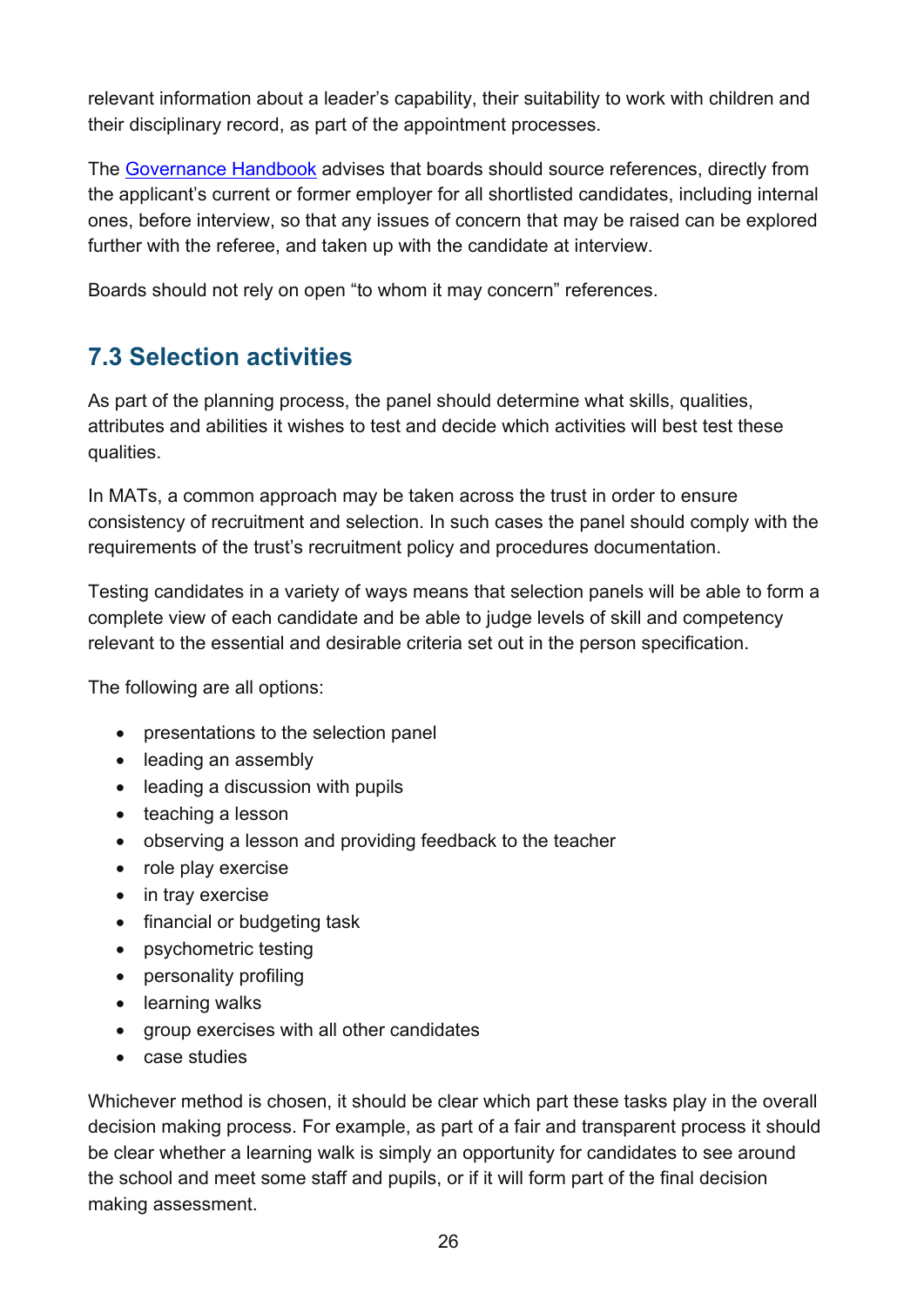# <span id="page-26-0"></span>**7.4 The interview**

Interviews are one of the most important steps in the recruitment process. They are a primary tool to assist the selection panel in selecting the right person for the job by helping them confirm whether or not a candidate is likely to succeed in their school as well as in the role.

#### **7.4.1 Interview questions**

Core questions for the interview should be planned in advance. Additional follow up or supplementary questions can be asked to expand upon the information provided in the application form or to explore a candidate's response in greater depth.

Questions should be designed to test whether the candidates meet the requirements set out in the person specification and could cover knowledge of the role, pedagogy, requirements of the job, communications, financial and people management, teamwork and relationships. The types of questions that might be used and some example questions are provided in the recruitment toolkit.

Members of the panel should consider in advance what positive indicators they are looking for in response to questions and can then score the responses based on the responses given.

#### **7.4.2 How to select for a job-share**

It is recommended that candidates wishing to apply on a job-sharing basis should ideally have identified a job-share partner in advance, but it is not necessary to do so.

To assist with the recruitment process, the selection panel may suggest in its advertisement or application pack that candidates seeking a job-share post should find a partner before applying, so they can apply together. This allows both job-share candidates to agree logistics in advance, such as how to split working hours and manage the handover process. They can then explain this during the interview. Applications from candidates who have not identified a job-share partner should always be properly considered. Some local authorities run job-share registers listing those who are interested in moving to a job-share post to which boards may refer potential candidates.

The local authority or MAT may also have a job-share policy, which panels can refer to for further guidance. This might set out how job-sharing can be introduced, how to manage the application, recruitment and selection processes, and how to manage elements of the remuneration package.

During the interview, the selection panel should get a sense of how job-share partners work together. It may be helpful to consider inviting job-share partners to give a joint presentation as well as an individual interview. Panels may also wish to ask some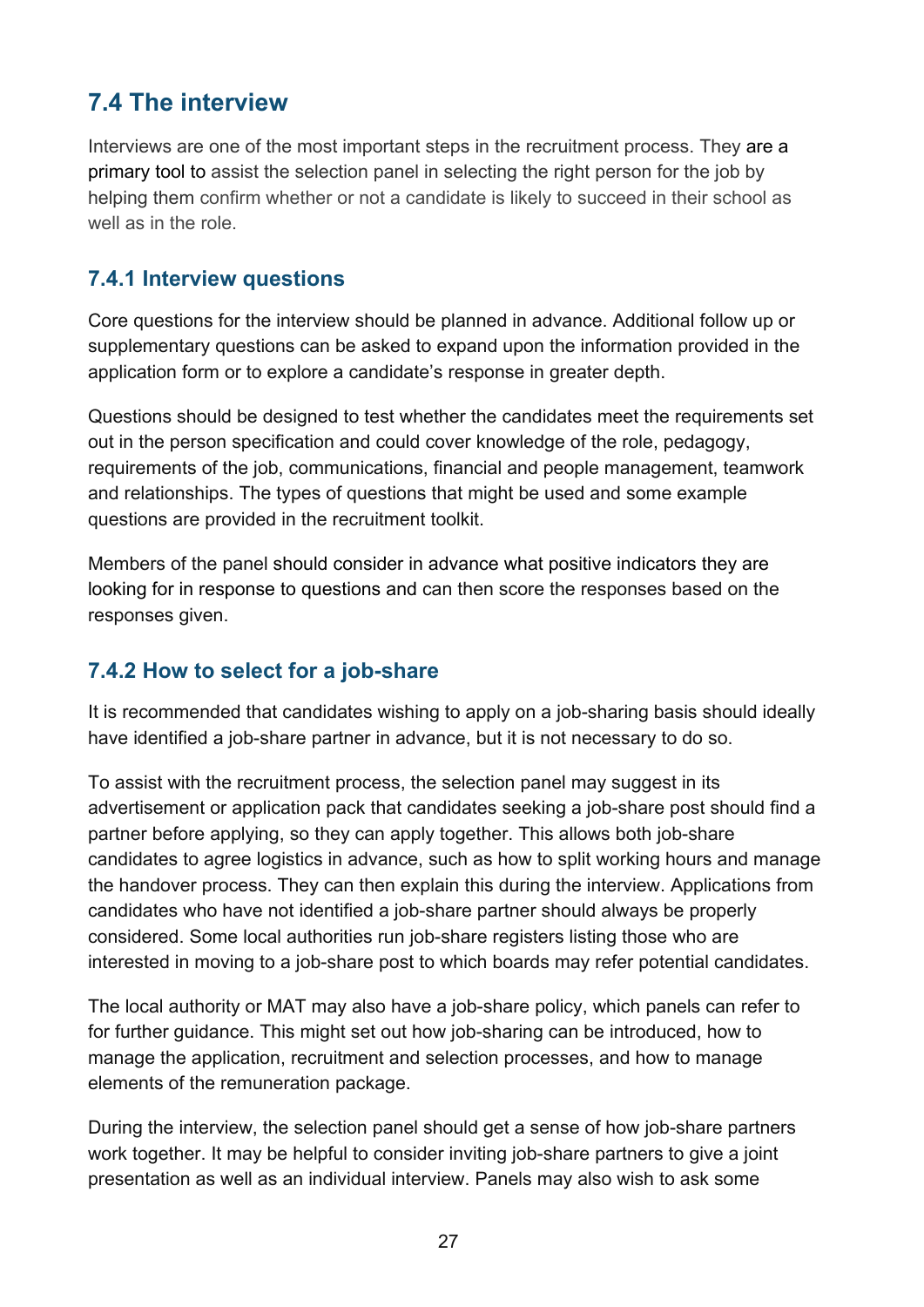interview questions jointly, for example, about leadership styles, to judge how the jobshare partners' skills and experiences might complement each other.

# <span id="page-27-0"></span>**7.5 Making a decision to appoint**

In reaching a decision, the selection panel should consider the evidence they have from the application forms, interviews and tests. They should also consider any structured feedback received from staff, pupils or other governors involved in other elements of the process, such as a pupil panel, which related directly to the criteria being tested.

Each member of the panel should independently score each candidate against each question asked and the panel should aim to reach a consensus on the best candidate based on the evidence before them.

# <span id="page-27-1"></span>**7.6 Unable to appoint**

An appointment should not be made if none of the candidates are considered suitable. While this would be disappointing, it is preferable to not appoint anyone at all than to make the wrong appointment.

If the recruitment process is unsuccessful, boards will need to ensure that any interim arrangements needed to cover the headteacher post are in place. An evaluation of the recruitment process may be helpful in determining the options for securing a suitable candidate from any subsequent recruitment activity.

# <span id="page-27-2"></span>**7.7 Board ratification**

In accordance with regulations for maintained schools, the board will need to approve the decision of the selection panel. This may be done during a meeting of the board where the selection panel identifies the preferred candidate and the panel's reasons for selecting them. This is followed by an endorsement vote of the board.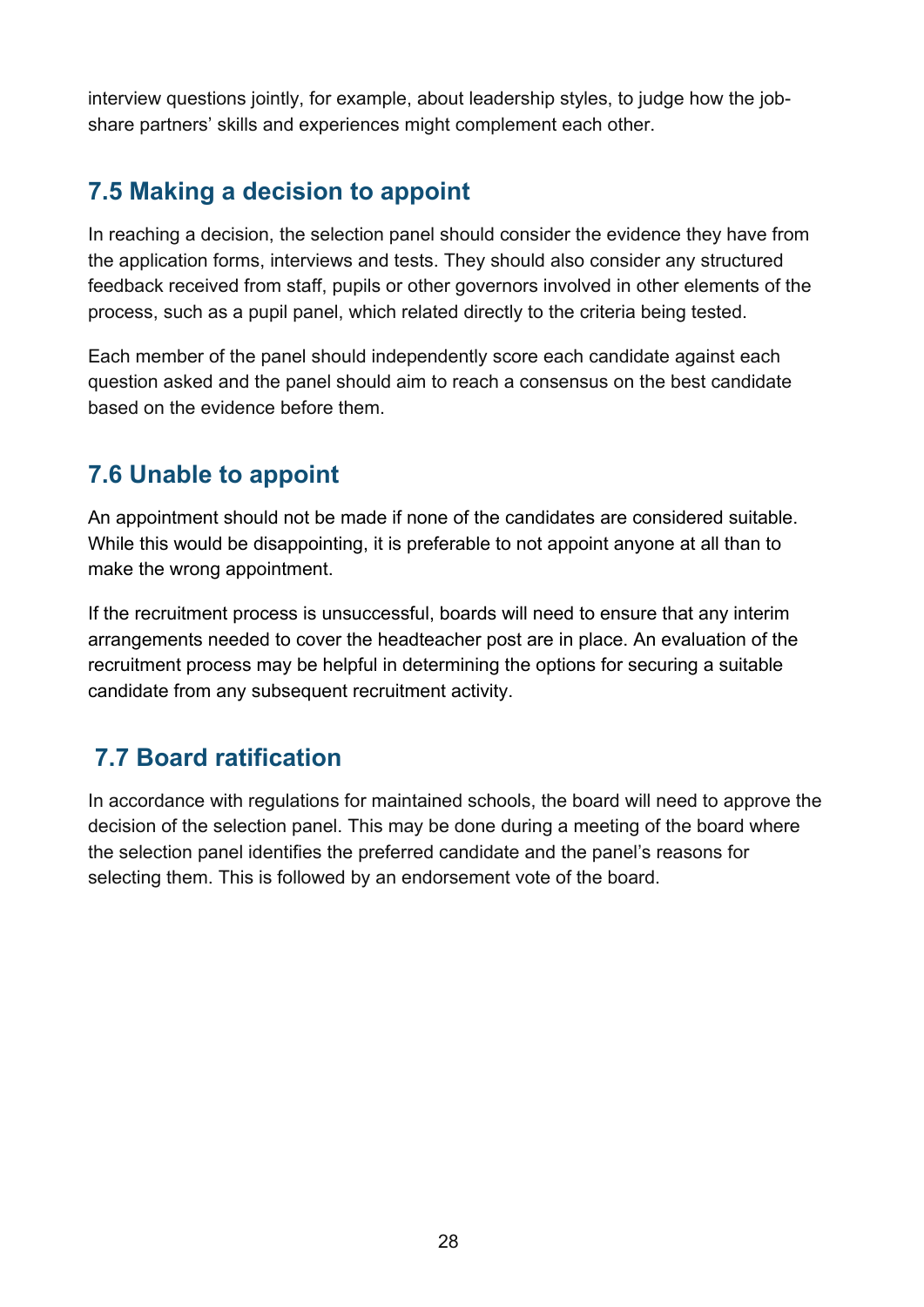# <span id="page-28-0"></span>**8. Appointment action**

Once the board has ratified the decision of the selection panel, an offer of conditional appointment should be made, subject to required checks. Arrangements should also be made to notify unsuccessful applicants of the outcome of their application.

The appointment is normally made by the employer. In the case of a community, voluntary-controlled or community special school, this will be the local authority. In the case of a foundation, voluntary-aided or foundation special school, the board will be the employer. For academies, the employer will be the academy trust.

# <span id="page-28-1"></span>**8.1 Pre-appointment checks**

When appointing new staff, schools must carry out pre-appointment checks. These checks are set out in [Keeping Children Safe in Education](https://protect-eu.mimecast.com/s/6D43Bi72Omubx) and more general advice on headteacher appointments can be found in the [DfE Staffing and Employment Advice](https://protect-eu.mimecast.com/s/NDE0BiYm6RIx9) published in February 2017.

# <span id="page-28-2"></span>**8.2 Job offer and contract**

The successful candidate should be contacted by telephone, usually by the chair of the board or MAT CEO.

A verbal, conditional offer of employment should be made, which is subject to receiving satisfactory results from necessary pre-appointment checks, and then followed up in writing.

Once the pre-appointment checks are completed, the results considered and the candidate judged to be suitable, the offer can be confirmed.

# <span id="page-28-3"></span>**8.3 Notifying unsuccessful candidates**

All recruitment processes should, as a matter of good practice, offer constructive feedback to unsuccessful candidates, and this is especially important for internal candidates. In providing such feedback, it is usual to rely on the records created during the interview process. Outputs from scoring systems which rank candidate's responses and which support the selection panel's selection of one candidate over another are also a useful source of feedback information. Since interview questions should always relate to the person specification, there should be clear evidential support for the recruitment decisions made. Feedback is usually given by the educational adviser, chair of the board or the MAT CEO.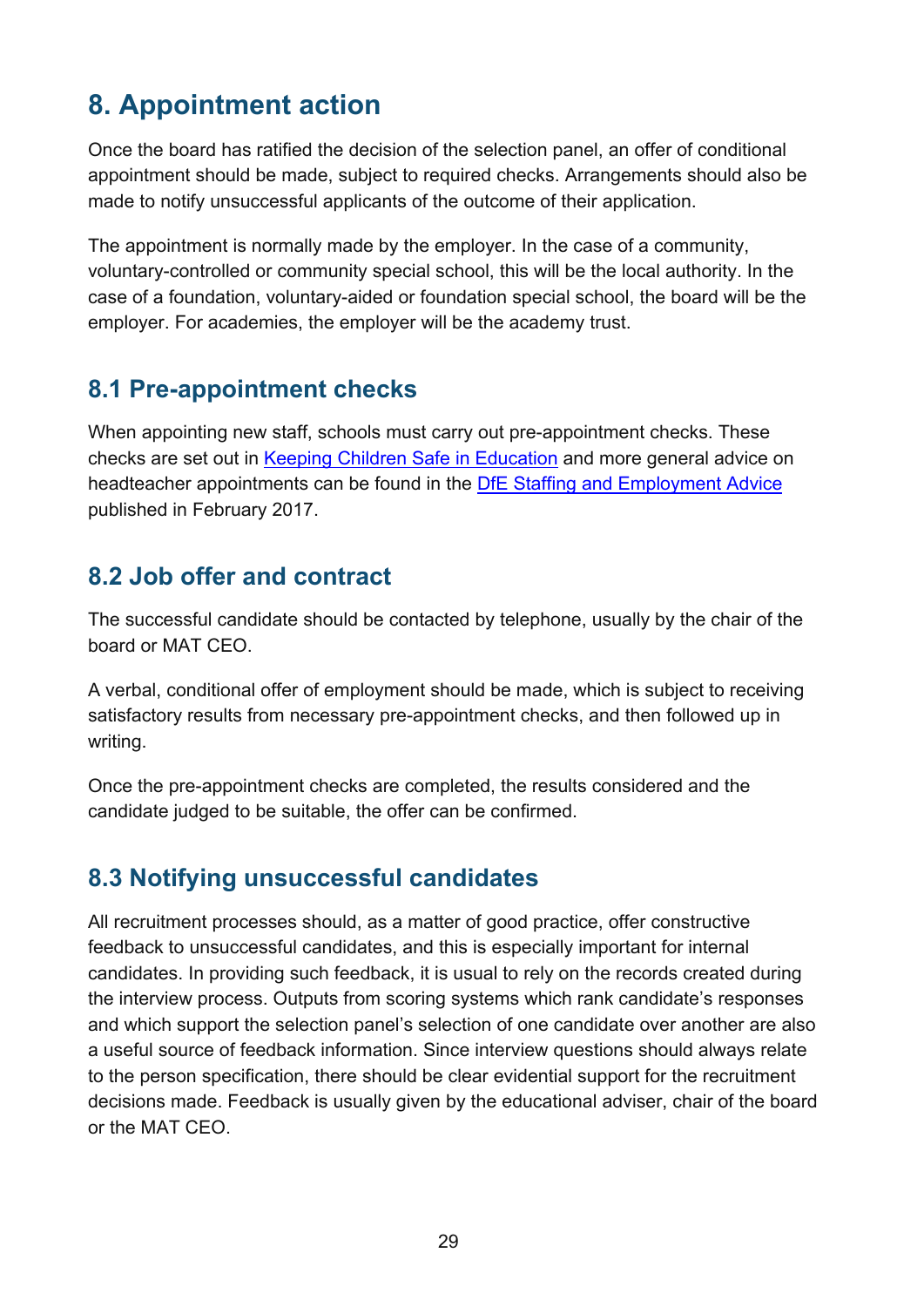# <span id="page-29-0"></span>**9. Post recruitment action**

The recruitment process does not end with the appointment decision. Having dedicated time and effort to achieving a fair and successful recruitment process, boards will now want to consider what arrangements they should put in place to support the headteacher when they take up their appointment.

### <span id="page-29-1"></span>**9.1 Publication of the headteacher's name**

The [Education \(Independent School Standards\) Regulations 2014](http://www.legislation.gov.uk/uksi/2014/3283/contents/made) require an academy to provide the name of the headteacher to parents and carers of pupils and prospective pupils and on request to the Chief Inspector, the Secretary of State or an independent inspectorate. The information must also be made available on the school premises during the day.

#### <span id="page-29-2"></span>**9.2 Communications**

News of the appointment should not be communicated widely until the successful candidate has accepted the position. It is prudent to wait until confirmation in writing has been received from the candidate and all pre-appointment checks have been satisfied.

An announcement should include a simple declaration stating that an appointment has been made. This can then be followed by further communications detailing the new headteacher's name and brief biographical details.

## <span id="page-29-3"></span>**9.3 Induction and continued professional development**

It is important that a structured induction programme is in place to ensure that the new headteacher settles into their role.

The chair of the board has a significant role to establish a good working relationship with the new headteacher and where possible, establish a timely and formal handover from the outgoing post holder. A structured, well organised induction will make the new headteacher feel welcome, supported and confident to take on their new role. The chair will also arrange for the appraisal cycle and review meetings with the new appointee to be scheduled so that a framework for support is established at the outset, including mentoring and coaching support options if appropriate.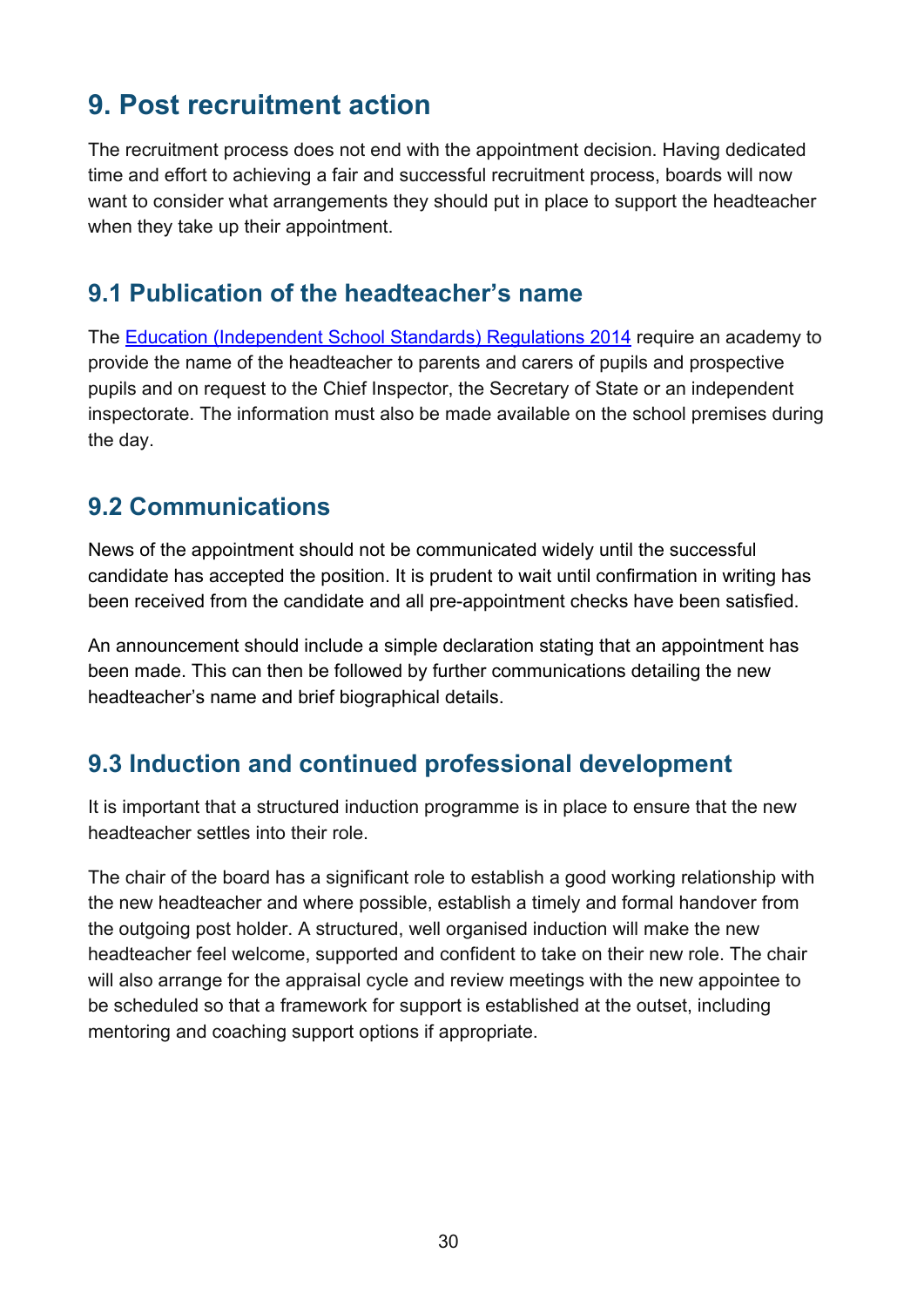# <span id="page-30-0"></span>**10. Evaluation**

Following an appointment, it is good practice to spend time assessing the effectiveness of the recruitment process to establish what went well and any changes that could be made to improve future recruitment processes.

The evaluation might include considering:

- if the method of recruitment attracted a good pool of applicants
- the results of the equality monitoring of all those who applied for the vacancy and a comparison to those shortlisted
- what proportion of applicants interviewed were unappointable and whether this is an acceptable level
- if there were any questions that produced consistently poor responses from candidates
- if assessment tasks adequately tested skills and attributes in the way intended
- if there were any difficulties in take up of the job offer